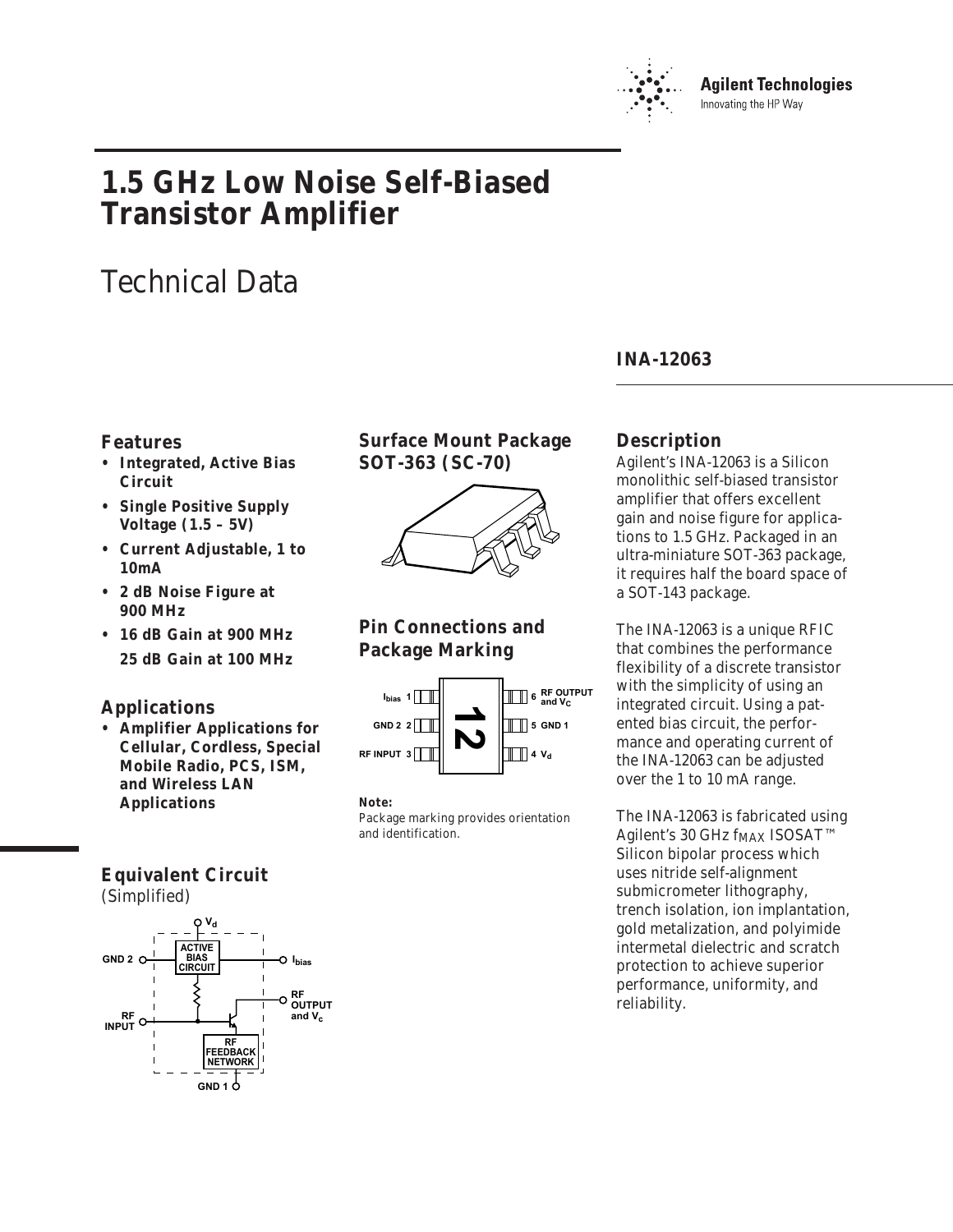| <b>Symbol</b>        | <b>Parameter</b>            | <b>Units</b>    | <b>Absolute</b><br>Maximum <sup>[1]</sup> |
|----------------------|-----------------------------|-----------------|-------------------------------------------|
| $\rm V_d$            | Supply Voltage, to Ground   |                 |                                           |
| $V_c$                | <b>Collector Voltage</b>    |                 |                                           |
| $\mathbf{I}_{\rm c}$ | <b>Collector Current</b>    | mA              | 15                                        |
| $P_{in}$             | <b>CW RF Input Power</b>    | dBm             | 13                                        |
| T,                   | <b>Junction Temperature</b> | $\rm ^{\circ}C$ | 150                                       |
| $\mathrm{T_{STG}}$   | <b>Storage Temperature</b>  | $\rm ^{\circ}C$ | $-65$ to $150$                            |

## **INA-12063 Absolute Maximum Ratings**



#### **Notes:**

- 1. Operation of this device above any one of these limits may cause permanent damage.
- 2.  $T_C = 25^{\circ}C$  (T<sub>C</sub> is defined to be the temperature at the package pins where contact is made to the circuit board).

**Electrical Specifications,**  $T_C = 25^{\circ}C$ ,  $V_d = 3$  V, unless noted

| <b>Symbol</b>            | <b>Parameters and Test Conditions</b>        |                                                            | <b>Units</b> | Min. | Typ.                   |     | Max. Std.Dev.[3] |
|--------------------------|----------------------------------------------|------------------------------------------------------------|--------------|------|------------------------|-----|------------------|
| $G_{P}$                  | Power Gain $(S_{21} ^2)$                     | $f = 900 \text{ MHz}^{[1]}$<br>$f = 250 \text{ MHz}^{[2]}$ | dB           | 14.5 | 16<br>19               |     | 0.36             |
| <b>NF</b>                | Noise Figure                                 | $f = 900 \text{ MHz}^{[1]}$<br>$f = 250 \text{ MHz}^{[2]}$ | dB           |      | 2.0<br>5.0             | 2.6 | 0.2              |
| $P_{1dB}$                | <b>Output Power at 1 dB Gain Compression</b> | $f = 900 \text{ MHz}^{[1]}$<br>$f = 250 \text{ MHz}^{[2]}$ | dBm          |      | $\bf{0}$<br>$-7$       |     |                  |
| IP <sub>3</sub>          | Third Order Intercept Point                  | $f = 900 \text{ MHz}^{[1]}$<br>$f = 250 \text{ MHz}^{[2]}$ | dBm          |      | 15<br>$\boldsymbol{2}$ |     |                  |
| $_{\rm bb}$ <sup>1</sup> | Device Current <sup>[4]</sup>                | 900 MHz LNA[1]<br>250 MHz IF Amp <sup>[2]</sup>            | mA           |      | 5<br>1.5               | 7   | 0.6              |

**Notes:**

1. See Test Circuit in Figure 32.

2. See Test Circuit in Figure 33.

3. Standard deviation number is based on measurement of at least 500 parts from three non-consecutive wafer lots during the initial characterization of this product, and is intended to be used as an estimate for distribution of the typical specification.

4.  $I_{dd}$  is the total current into Pins 1, 4, and 6 of the device, i.e.  $I_{dd} = I_c + I_{bias} + I_d$ .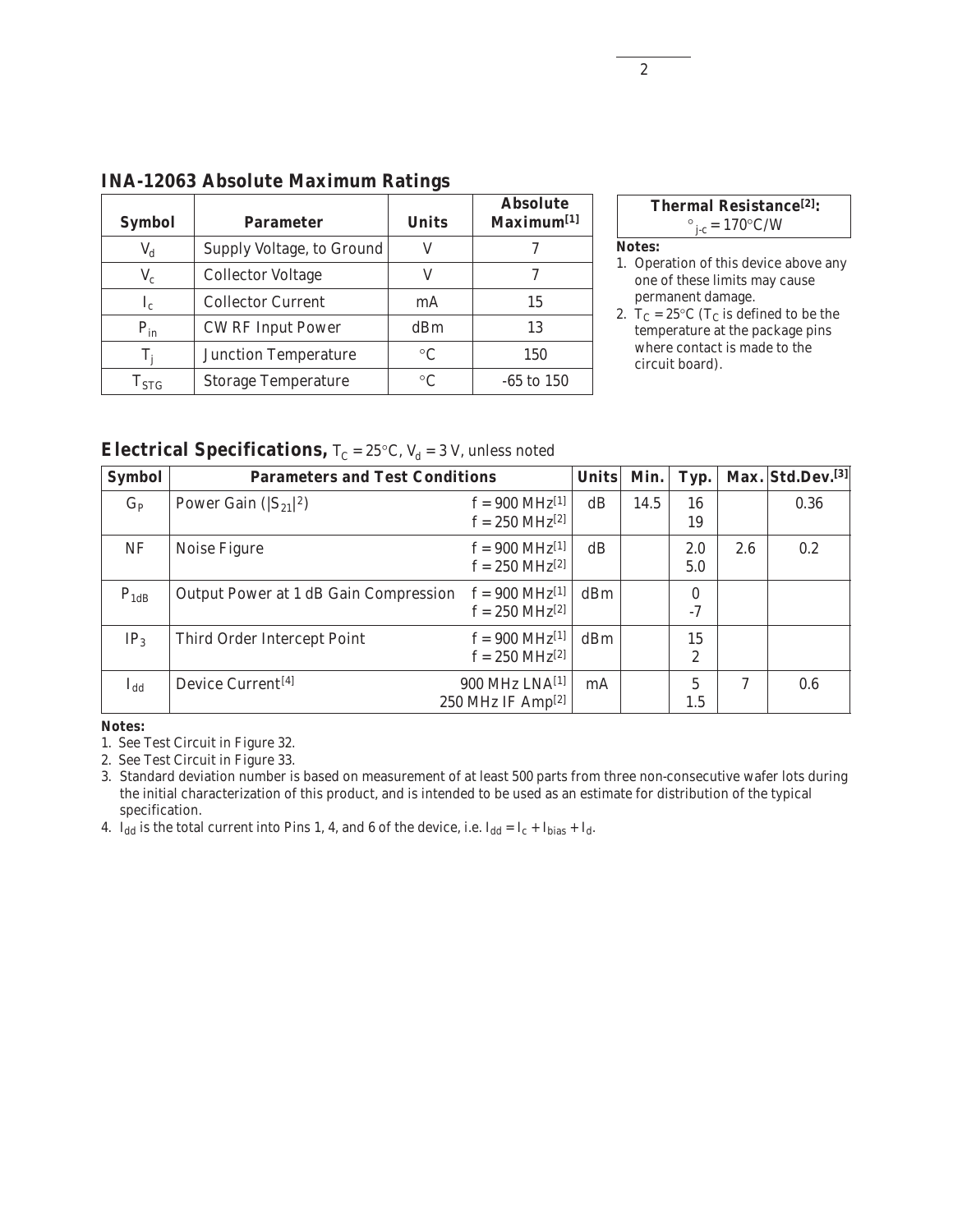

**Figure 1. Gain vs. Frequency.**



**Figure 4. Gain at 900 MHz vs. Voltage and Temperature.**



**Figure 7. Supply Current vs. Voltage and Temperature.**

**-5** RETURN LOSS (dB) **RETURN LOSS (dB) -10 -15 -20 0.1 0.5 0.7 0.9 1.1 0.3 1.3 1.71.5 1.9 FREQUENCY (GHz)**

**INA-12063 Typical Performance, 900 MHz LNA (900 MHz Test Circuit, see Figure 32)**

**0**

**Figure 2. Input Return Loss vs. Frequency.**



**Figure 5. Noise Figure at 900 MHz vs. Voltage and Temperature.**



**Figure 8. Output P1 dB at 900 MHz vs. Device Current for V<sub>d</sub> = 3 V.** 



**Figure 3. Output Return Loss vs. Frequency.**



**Figure 6. Output P1dB at 900 MHz vs. Voltage and Temperature.**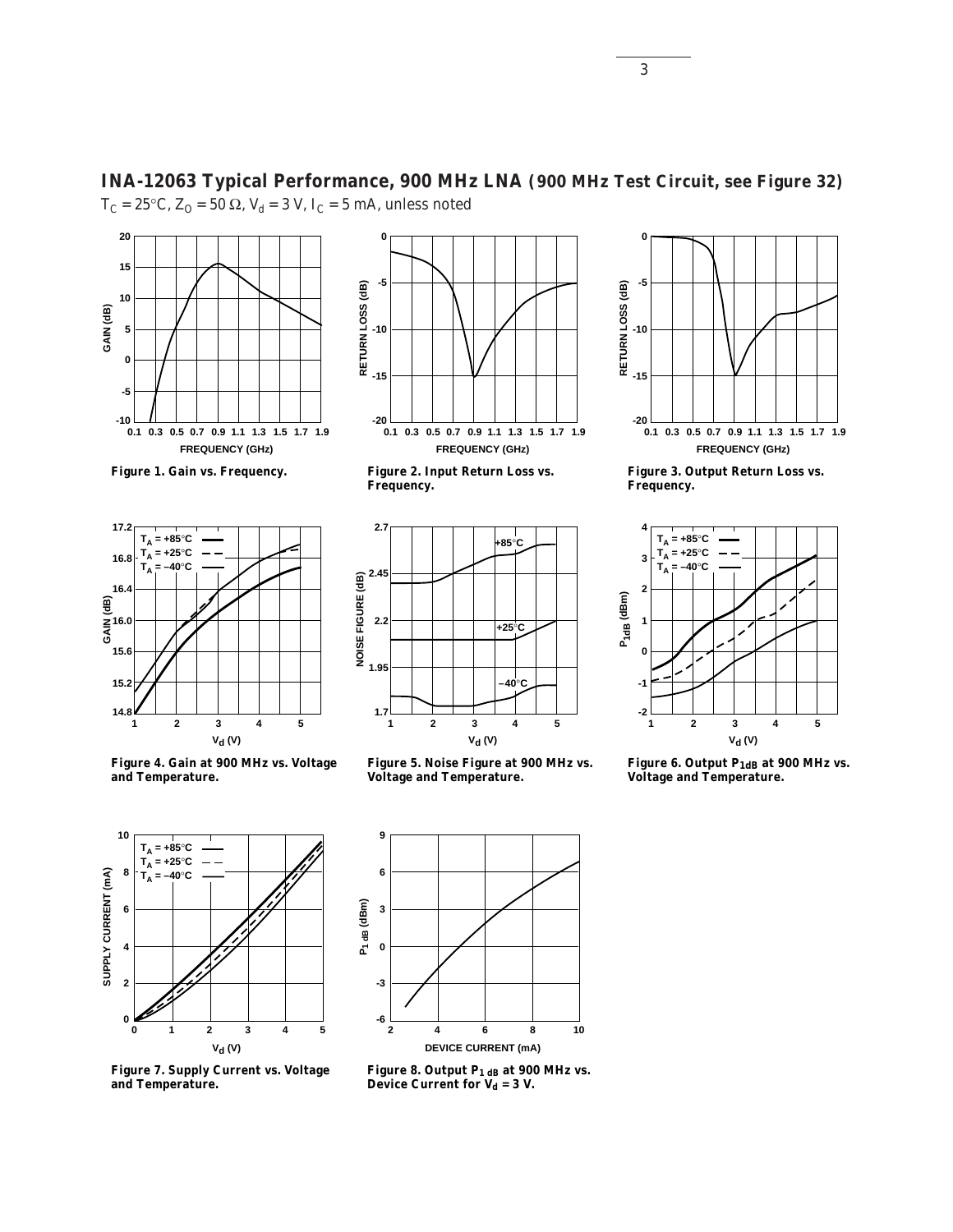| Freq.      |      | $S_{11}$ |               | $S_{21}$ |            |                         | $S_{12}$ |            |      | $S_{22}$ |
|------------|------|----------|---------------|----------|------------|-------------------------|----------|------------|------|----------|
| <b>GHz</b> | Mag. | Ang.     | $\mathbf{dB}$ | Mag.     | Ang.       | $\mathbf{d} \mathbf{B}$ | Mag.     | Ang.       | Mag. | Ang.     |
| 0.1        | 0.93 | $-8$     | 12.6          | 4.26     | 172        | $-42.2$                 | 0.01     | 86         | 0.99 | $-3$     |
| 0.2        | 0.92 | $-16$    | 12.5          | 4.20     | 164        | $-36.2$                 | 0.02     | 79         | 0.99 | $-7$     |
| 0.3        | 0.90 | $-24$    | 12.3          | 4.11     | 157        | $-32.8$                 | 0.02     | $73\,$     | 0.98 | $-10$    |
| 0.4        | 0.89 | $-32$    | 12.0          | 4.00     | 149        | $-30.5$                 | 0.03     | 69         | 0.96 | $-13$    |
| 0.5        | 0.83 | $-38$    | 11.7          | 3.83     | 141        | $-29.1$                 | 0.04     | 64         | 0.94 | $-16$    |
| $0.6\,$    | 0.79 | $-45$    | 11.3          | $3.69\,$ | 135        | $-27.9$                 | $0.04\,$ | ${\bf 60}$ | 0.93 | $-19$    |
| 0.7        | 0.75 | $-52$    | 10.9          | 3.49     | 128        | $-26.8$                 | $0.05\,$ | 56         | 0.91 | $-21$    |
| 0.8        | 0.72 | $-58$    | 10.4          | 3.32     | 122        | $-26.1$                 | 0.05     | 53         | 0.89 | $-23$    |
| $0.9\,$    | 0.69 | $-64$    | 10.1          | 3.18     | 116        | $-25.5$                 | 0.05     | ${\bf 50}$ | 0.87 | $-26$    |
| $1.0\,$    | 0.65 | $-69$    | 9.6           | 3.03     | 111        | $-24.9$                 | 0.06     | 47         | 0.86 | $-28$    |
| 1.1        | 0.61 | $-74$    | 9.2           | 2.89     | 106        | $-24.5$                 | 0.06     | 45         | 0.84 | $-30$    |
| $1.2\,$    | 0.59 | $-80$    | 8.7           | 2.72     | 102        | $-24.2$                 | 0.06     | 43         | 0.83 | $-32$    |
| $1.3\,$    | 0.55 | $-84$    | 8.4           | 2.64     | 97         | $-23.9$                 | 0.06     | 41         | 0.82 | $-34$    |
| 1.4        | 0.52 | $-89$    | 8.1           | $2.54\,$ | 92         | $-23.6$                 | 0.07     | 40         | 0.81 | $-35$    |
| $1.5\,$    | 0.49 | $-94$    | 7.7           | 2.43     | 88         | $-23.3$                 | 0.07     | 38         | 0.80 | $-37$    |
| $1.6\,$    | 0.47 | $-98$    | 7.3           | 2.33     | 84         | $-23.2$                 | $0.07\,$ | 36         | 0.79 | $-39$    |
| 1.7        | 0.44 | $-103$   | 7.0           | 2.23     | ${\bf 80}$ | $-22.9$                 | 0.07     | 35         | 0.78 | $-40$    |
| 1.8        | 0.42 | $-107$   | 6.6           | 2.15     | $77\,$     | $-22.9$                 | 0.07     | 35         | 0.77 | $-42$    |
| $1.9\,$    | 0.40 | $-112$   | 6.4           | 2.08     | 73         | $-22.5$                 | 0.07     | 34         | 0.77 | $-44$    |
| 2.0        | 0.38 | $-116$   | 6.0           | 1.99     | 69         | $-22.3$                 | 0.08     | 33         | 0.76 | $-45$    |
| 2.1        | 0.36 | $-120$   | 5.7           | 1.93     | ${\bf 66}$ | $-22.1$                 | 0.08     | 32         | 0.75 | $-47$    |
| 2.2        | 0.34 | $-124$   | 5.3           | 1.83     | 63         | $-22.0$                 | $0.08\,$ | 29         | 0.74 | $-49$    |
| 2.3        | 0.31 | $-129$   | 5.2           | 1.82     | ${\bf 59}$ | $-21.9$                 | $0.08\,$ | $30\,$     | 0.74 | $-51$    |
| 2.4        | 0.31 | $-133$   | 4.7           | 1.72     | 57         | $-22.0$                 | 0.08     | 29         | 0.73 | $-52$    |
| 2.5        | 0.29 | $-137$   | 4.6           | 1.70     | 54         | $-21.7$                 | 0.08     | 31         | 0.73 | $-54$    |
| 2.6        | 0.28 | $-144$   | 4.3           | 1.65     | ${\bf 50}$ | $-21.4$                 | 0.08     | 30         | 0.73 | $-56$    |
| 2.7        | 0.27 | $-149$   | 4.1           | 1.60     | 47         | $-21.0$                 | 0.09     | 29         | 0.72 | $-58$    |
| 2.8        | 0.25 | $-154$   | $3.7\,$       | 1.54     | 44         | $-20.7$                 | 0.09     | 27         | 0.71 | $-60$    |
| 2.9        | 0.23 | $-156$   | $3.5\,$       | 1.50     | 41         | $-20.9$                 | 0.09     | 24         | 0.70 | $-61$    |
| 3.0        | 0.24 | $-162$   | $3.5\,$       | 1.49     | $39\,$     | $-21.0$                 | 0.09     | 28         | 0.71 | $-63$    |

 $\textbf{INA-12063 Typical Scattering Parameters}^{[1]}, \ \textbf{I}_\textbf{C}=\textbf{1.5} \ \textbf{mA}$  $T_C = 25$ °C,  $Z_O = 50$  Ω,  $V_d = 3.0$  V

1. Reference plane per Figure 31 in Applications Information section.

| Typical Noise Parameters @ 900 MHz, I $_{\rm C}$ = 1.5 mA |  |  |  |  |  |
|-----------------------------------------------------------|--|--|--|--|--|
|-----------------------------------------------------------|--|--|--|--|--|

| Fmin (dB) | $\Gamma_{\text{opt}}$ Mag. | $\Gamma_{\text{opt}}$ Ang. | $\mathbf{R}_{\mathbf{N}}\left( \Omega\right)$ |  |  |
|-----------|----------------------------|----------------------------|-----------------------------------------------|--|--|
|           | J.6                        | ou                         | ດດ<br>ل م                                     |  |  |

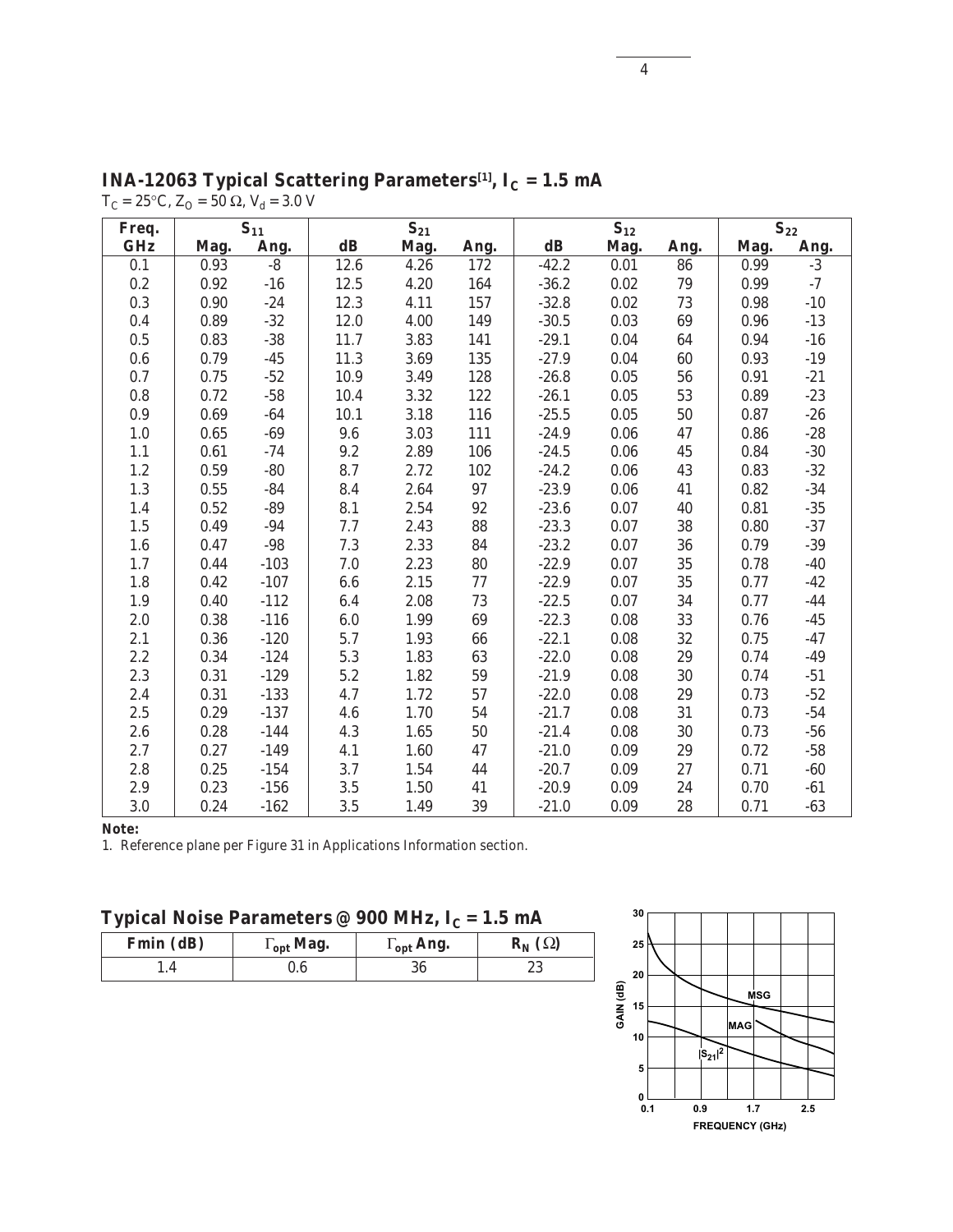| Freq.      |      | $S_{11}$ |               | $S_{21}$ |            | $S_{12}$      |          |            | $S_{22}$ |              |  |
|------------|------|----------|---------------|----------|------------|---------------|----------|------------|----------|--------------|--|
| <b>GHz</b> | Mag. | Ang.     | $\mathbf{dB}$ | Mag.     | Ang.       | $\mathbf{dB}$ | Mag.     | Ang.       | Mag.     | Ang.         |  |
| 0.1        | 0.90 | $-10$    | 16.0          | 6.33     | 171        | $-42.2$       | 0.01     | 87         | 0.99     | $-4$         |  |
| 0.2        | 0.88 | $-18$    | 15.8          | 6.19     | 161        | $-36.2$       | 0.02     | 79         | 0.98     | $-8$         |  |
| 0.3        | 0.85 | $-27$    | 15.5          | 5.98     | 153        | $-33.2$       | 0.02     | 73         | 0.96     | $-11$        |  |
| 0.4        | 0.82 | $-35\,$  | 15.2          | 5.74     | 144        | $-31.1$       | $0.03\,$ | 68         | 0.94     | $-15$        |  |
| $0.5\,$    | 0.76 | $-42$    | 14.6          | 5.37     | 135        | $-29.6$       | 0.03     | $62\,$     | 0.91     | $-18$        |  |
| 0.6        | 0.71 | $-49$    | 14.1          | 5.07     | 128        | $-28.4$       | 0.04     | ${\bf 59}$ | 0.90     | $-20$        |  |
| 0.7        | 0.67 | $-56$    | 13.5          | 4.73     | 122        | $-27.5$       | 0.04     | ${\bf 55}$ | 0.87     | $-23$        |  |
| $0.8\,$    | 0.62 | $-62$    | 12.9          | 4.43     | 116        | $-26.6$       | 0.05     | 53         | 0.85     | $-25$        |  |
| 0.9        | 0.59 | $-67$    | 12.4          | 4.18     | 110        | $-26.1$       | 0.05     | $51\,$     | 0.83     | $-27$        |  |
| $1.0\,$    | 0.54 | $-72$    | 11.9          | 3.93     | 104        | $-25.6$       | 0.05     | 49         | 0.82     | $-29$        |  |
| 1.1        | 0.51 | $-76$    | 11.4          | 3.71     | 100        | $-25.1$       | 0.06     | 48         | 0.80     | $-30$        |  |
| 1.2        | 0.49 | $-81$    | 10.8          | $3.47\,$ | $\bf 95$   | $-24.8$       | 0.06     | 46         | 0.79     | $-32$        |  |
| 1.3        | 0.45 | $-84$    | 10.4          | 3.31     | 91         | $-24.5$       | $0.06\,$ | 44         | 0.77     | $-34$        |  |
| 1.4        | 0.42 | $-89$    | 10.0          | 3.15     | 87         | $-24.1$       | 0.06     | 44         | 0.76     | $-35$        |  |
| $1.5\,$    | 0.39 | $-93$    | 9.5           | 2.98     | 83         | $-23.6$       | 0.07     | $42\,$     | 0.76     | $-37$        |  |
| $1.6\,$    | 0.37 | $-96$    | 9.1           | 2.84     | 79         | $-23.5$       | $0.07\,$ | 41         | 0.74     | $-39$        |  |
| 1.7        | 0.35 | $-100$   | 8.7           | 2.72     | ${\bf 76}$ | $-23.3$       | 0.07     | 40         | 0.73     | $-40$        |  |
| 1.8        | 0.33 | $-104$   | 8.3           | 2.60     | $72\,$     | $-23.0$       | 0.07     | 41         | 0.73     | $-42$        |  |
| $1.9\,$    | 0.31 | $-108$   | 8.0           | 2.51     | $\bf{69}$  | $-22.5$       | 0.07     | $40\,$     | 0.72     | $-43$        |  |
| 2.0        | 0.29 | $-112$   | 7.6           | 2.40     | 66         | $-22.2$       | 0.08     | 40         | 0.72     | $-45$        |  |
| 2.1        | 0.27 | $-115$   | 7.3           | 2.31     | 62         | $-22.0$       | 0.08     | 38         | 0.72     | $-47$        |  |
| 2.2        | 0.25 | $-119$   | $\bf{6.8}$    | $2.20\,$ | ${\bf 59}$ | $-21.8$       | $0.08\,$ | ${\bf 36}$ | 0.71     | $-49$        |  |
| 2.3        | 0.24 | $-122$   | 6.6           | 2.15     | 56         | $-21.6$       | $0.08\,$ | 36         | 0.70     | $-50$        |  |
| 2.4        | 0.23 | $-126$   | 6.2           | 2.05     | 54         | $-21.7$       | 0.08     | 36         | 0.69     | $-52$        |  |
| $2.5\,$    | 0.22 | $-131$   | 6.1           | 2.01     | 51         | $-21.2$       | 0.09     | $3\bf{8}$  | 0.69     | $\mbox{-}53$ |  |
| 2.6        | 0.20 | $-136$   | 5.8           | 1.95     | 48         | $-20.7$       | 0.09     | 36         | 0.69     | $-55$        |  |
| 2.7        | 0.19 | $-142$   | 5.5           | 1.89     | 45         | $-20.4$       | 0.10     | 35         | 0.68     | $-57$        |  |
| $2.8\,$    | 0.18 | $-145$   | $5.2\,$       | 1.81     | $42\,$     | $-20.0$       | 0.10     | $32\,$     | 0.68     | $-60$        |  |
| 2.9        | 0.16 | $-146$   | 4.9           | 1.75     | 39         | $-20.2$       | 0.10     | 29         | 0.66     | $-60$        |  |
| 3.0        | 0.17 | $-153$   | 4.8           | 1.75     | 37         | $-20.1$       | 0.10     | $32\,$     | 0.68     | $-62$        |  |

 $\textbf{INA-12063 Typical Scattering Parameters}^{[1]}, \ \textbf{I}_\textbf{C}=\textbf{2.5} \ \textbf{mA}$  $T_C = 25$ °C,  $Z_O = 50$  Ω,  $V_d = 3.0$  V

1. Reference plane per Figure 31 in Applications Information section.

# **Typical Noise Parameters @ 900 MHz, I<sub>C</sub> = 2.5 mA**

| Fmin (dB) | $\Gamma_{\text{opt}}$ Mag. | $\Gamma_{\text{opt}}$ Ang. | $\mathbf{R}_{N}(\Omega)$ |  |  |
|-----------|----------------------------|----------------------------|--------------------------|--|--|
| L.J       | 0.54                       | 36                         | ۷J                       |  |  |

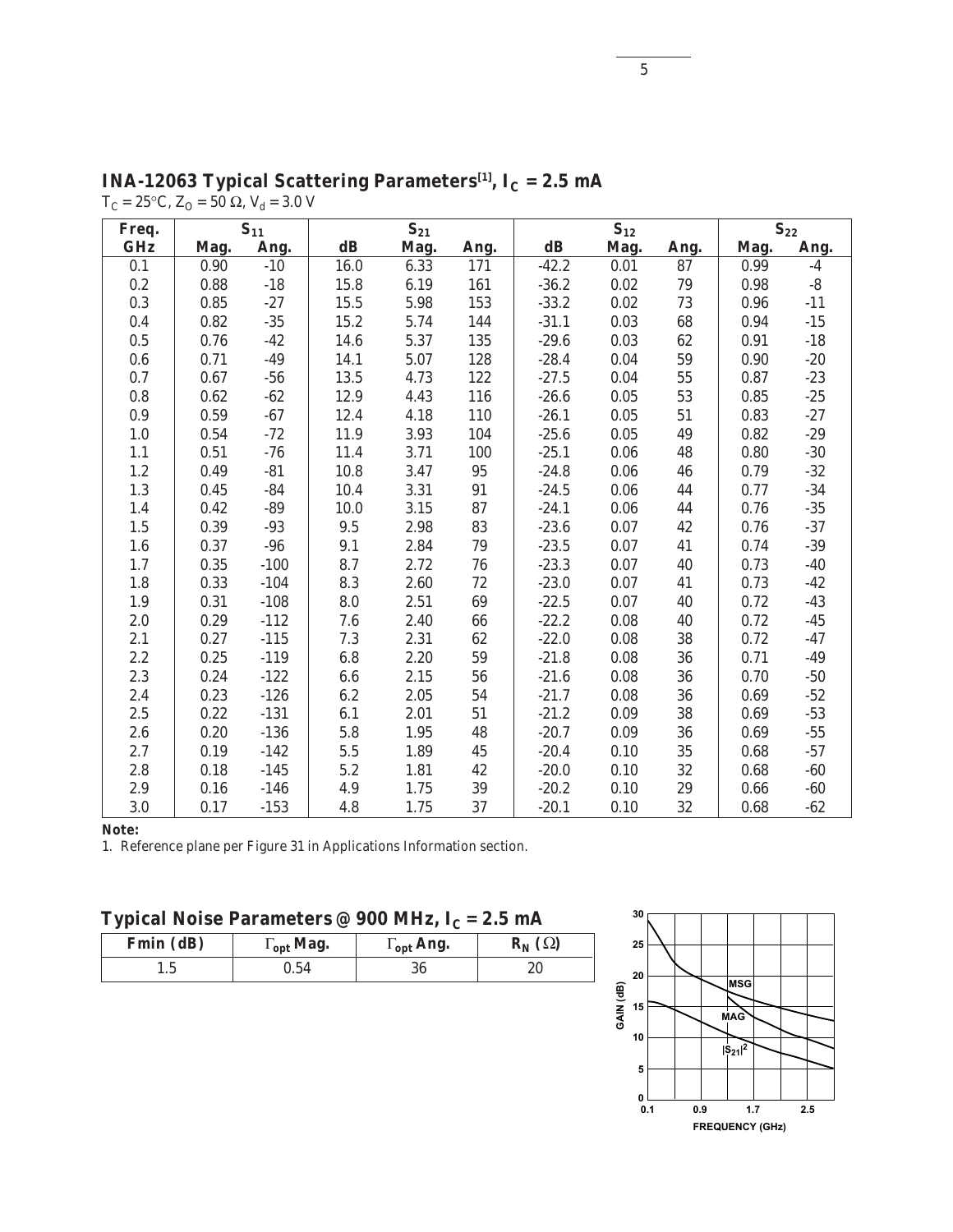| Freq.      |      | $S_{11}$ |               | $S_{21}$ |        |               | $S_{12}$ |            |      | $S_{22}$ |
|------------|------|----------|---------------|----------|--------|---------------|----------|------------|------|----------|
| <b>GHz</b> | Mag. | Ang.     | $\mathbf{dB}$ | Mag.     | Ang.   | $\mathbf{dB}$ | Mag.     | Ang.       | Mag. | Ang.     |
| 0.1        | 0.86 | $-11$    | 19.6          | 9.56     | 168    | $-42.2$       | 0.01     | 79         | 0.98 | $-5$     |
| 0.2        | 0.82 | $-22$    | 19.3          | 9.18     | 157    | $-36.8$       | 0.01     | 73         | 0.96 | $-10$    |
| 0.3        | 0.78 | $-31$    | 18.7          | 8.65     | 146    | $-33.8$       | $0.02\,$ | $71\,$     | 0.93 | $-13$    |
| 0.4        | 0.73 | $-40$    | 18.1          | 8.07     | 137    | $-31.7$       | 0.03     | $\bf 68$   | 0.90 | $-17$    |
| $0.5\,$    | 0.65 | $-46$    | 17.3          | 7.34     | 128    | $-30.4$       | 0.03     | $62\,$     | 0.86 | $-20$    |
| 0.6        | 0.59 | $-53$    | 16.6          | 6.75     | 120    | $-28.7$       | $0.04\,$ | 61         | 0.85 | $-22$    |
| 0.7        | 0.55 | $-59$    | 15.8          | 6.18     | 114    | $-28.0$       | 0.04     | 59         | 0.82 | $-24$    |
| 0.8        | 0.50 | $-64$    | 15.1          | 5.68     | 108    | $-27.2$       | 0.04     | 56         | 0.80 | $-26$    |
| $0.9\,$    | 0.46 | $-68$    | 14.4          | 5.26     | 103    | $-26.9$       | 0.04     | ${\bf 55}$ | 0.78 | $-27$    |
| $1.0\,$    | 0.43 | $-72$    | 13.8          | 4.88     | 97     | $-26.3$       | $0.05\,$ | $52\,$     | 0.77 | $-29$    |
| 1.1        | 0.40 | $-76$    | 13.2          | 4.55     | 93     | $-25.8$       | 0.05     | $52\,$     | 0.74 | $-30$    |
| 1.2        | 0.37 | $-79$    | 12.6          | 4.24     | 89     | $-25.3$       | 0.05     | $52\,$     | 0.74 | $-32$    |
| $1.3\,$    | 0.35 | $-81$    | 12.0          | 3.99     | 85     | $-24.8$       | 0.06     | ${\bf 51}$ | 0.72 | $-34$    |
| 1.4        | 0.33 | $-85$    | 11.5          | 3.76     | 81     | $-24.3$       | 0.06     | ${\bf 50}$ | 0.72 | $-35$    |
| $1.5\,$    | 0.30 | $-87$    | $11.0$        | 3.55     | 78     | $-23.9$       | 0.06     | 48         | 0.71 | $-36$    |
| $1.6\,$    | 0.28 | $-90$    | 10.5          | 3.37     | $75\,$ | $-23.5$       | 0.07     | 48         | 0.70 | $-38$    |
| 1.7        | 0.27 | $-94$    | 10.1          | 3.21     | 71     | $-23.2$       | 0.07     | 47         | 0.69 | $-39$    |
| 1.8        | 0.25 | $-95$    | 9.7           | 3.05     | 68     | $-22.9$       | 0.07     | 48         | 0.69 | $-41$    |
| 1.9        | 0.23 | $-99$    | 9.3           | 2.93     | 64     | $-22.2$       | 0.08     | 46         | 0.69 | $-42$    |
| 2.0        | 0.22 | $-101$   | 9.0           | 2.81     | 61     | $-22.0$       | 0.08     | 45         | 0.68 | $-44$    |
| 2.1        | 0.20 | $-104$   | 8.5           | 2.67     | 58     | $-21.6$       | 0.08     | 43         | 0.67 | $-45$    |
| 2.2        | 0.18 | $-104$   | 8.1           | $2.55\,$ | 56     | $-21.3$       | 0.09     | 41         | 0.67 | $-48$    |
| 2.3        | 0.17 | $-107$   | 7.8           | 2.47     | 53     | $-21.1$       | 0.09     | 41         | 0.66 | $-50$    |
| 2.4        | 0.17 | $-109$   | $7.5\,$       | 2.37     | 51     | $-20.8$       | 0.09     | 41         | 0.66 | $-51$    |
| 2.5        | 0.15 | $-114$   | $7.3\,$       | 2.31     | 48     | $-20.5$       | 0.09     | 42         | 0.65 | $-53$    |
| 2.6        | 0.14 | $-118$   | 7.0           | 2.24     | 45     | $-20.0$       | 0.10     | 40         | 0.66 | $-55$    |
| 2.7        | 0.13 | $-123$   | 6.7           | 2.17     | 42     | $-19.6$       | 0.11     | $39\,$     | 0.64 | $-56$    |
| 2.8        | 0.12 | $-125$   | 6.4           | 2.08     | $39\,$ | $-19.3$       | 0.11     | 36         | 0.63 | $-59$    |
| 2.9        | 0.11 | $-126$   | 6.1           | 2.02     | 37     | $-19.3$       | 0.11     | $33\,$     | 0.62 | $-59$    |
| 3.0        | 0.11 | $-133$   | 6.0           | 2.00     | 35     | $-19.3$       | 0.11     | 35         | 0.64 | $-61$    |

 $\textbf{INA-12063}\text{ Typical Scattering Parameters}^{[1]}, \text{ I}_\text{C} \text{ = 5 mA}$  $T_C = 25$ °C,  $Z_O = 50$  Ω,  $V_d = 3.0$  V

1. Reference plane per Figure 31 in Applications Information section.

# Typical Noise Parameters @ 900 MHz,  $I_C = 5$  mA

| Fmin (dB) | $\Gamma_{\text{opt}}$ Mag. | $\Gamma_{\rm opt}$ Ang. | $\mathbf{R}_{N}(\Omega)$ |
|-----------|----------------------------|-------------------------|--------------------------|
|           | $\rm 0.41$                 | 38                      |                          |

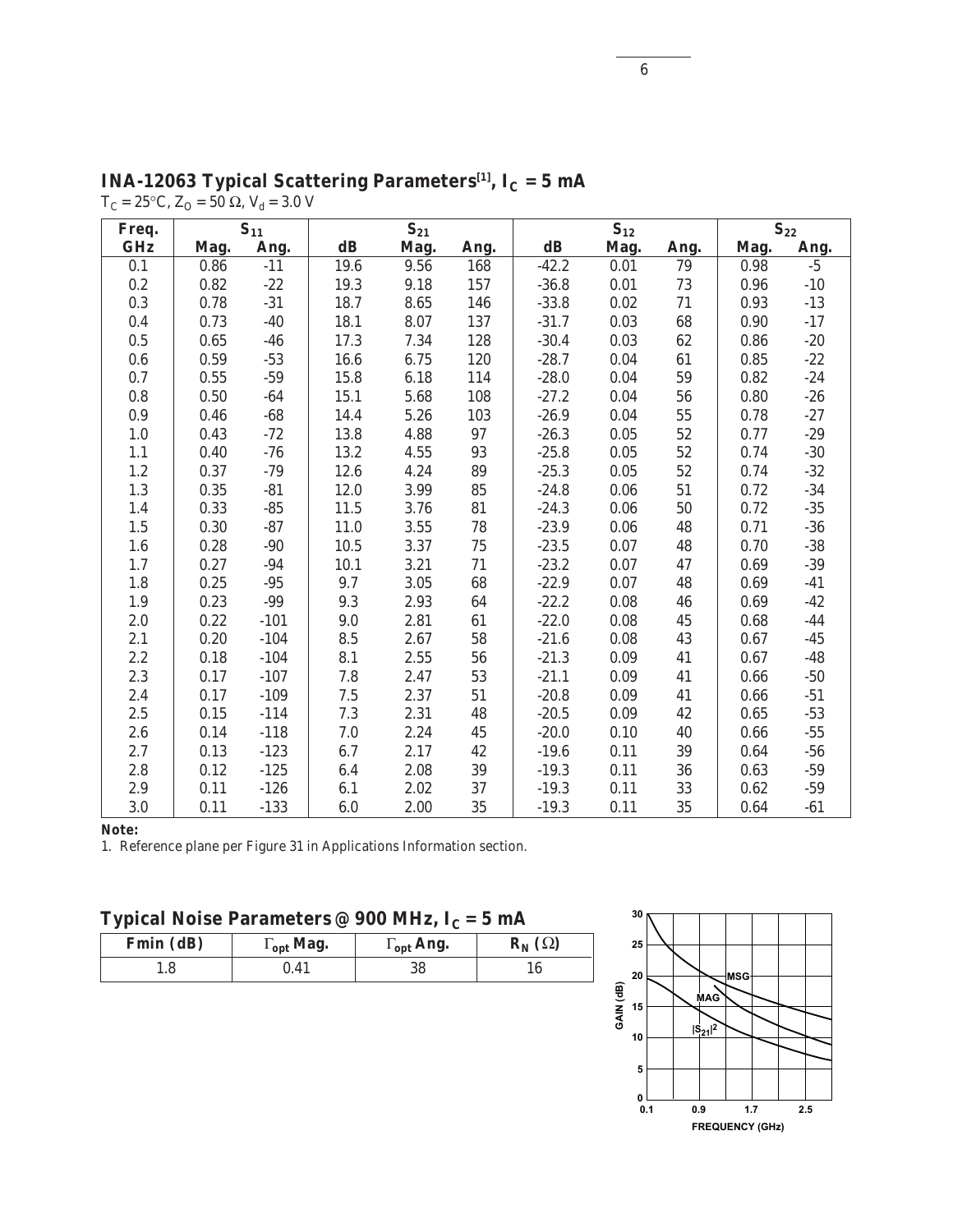| Freq.      |      | $S_{11}$ |               | $S_{21}$ |          |               | $S_{12}$ |            |      | $S_{22}$     |
|------------|------|----------|---------------|----------|----------|---------------|----------|------------|------|--------------|
| <b>GHz</b> | Mag. | Ang.     | $\mathbf{dB}$ | Mag.     | Ang.     | $\mathbf{dB}$ | Mag.     | Ang.       | Mag. | Ang.         |
| 0.1        | 0.80 | $-13$    | 22.3          | 12.97    | 166      | $-41.9$       | 0.01     | 73         | 0.98 | $-5$         |
| 0.2        | 0.76 | $-24$    | 21.7          | 12.17    | 152      | $-37.4$       | 0.01     | 72         | 0.94 | $-11$        |
| $0.3\,$    | 0.69 | $-35\,$  | 20.9          | 11.10    | 141      | $-33.9$       | $0.02\,$ | $75\,$     | 0.90 | $\mbox{-}15$ |
| 0.4        | 0.63 | $-44$    | 20.1          | 10.06    | 130      | $-32.2$       | $0.02\,$ | 69         | 0.86 | $-18$        |
| 0.5        | 0.55 | $-49$    | 19.0          | 8.89     | 121      | $-30.6$       | 0.03     | 64         | 0.83 | $-21$        |
| 0.6        | 0.50 | $-55\,$  | 18.1          | 8.00     | 114      | $-29.6$       | 0.03     | 64         | 0.80 | $-23$        |
| 0.7        | 0.45 | $-59$    | 17.1          | 7.20     | 107      | $-28.9$       | 0.04     | ${\bf 59}$ | 0.77 | $-24$        |
| 0.8        | 0.41 | $-64$    | 16.3          | 6.56     | 102      | $-28.0$       | 0.04     | 59         | 0.76 | $-25$        |
| 0.9        | 0.37 | $-67$    | 15.6          | 6.02     | $97\,$   | $-26.9$       | 0.05     | ${\bf 58}$ | 0.73 | $-26$        |
| $1.0\,$    | 0.34 | $-69$    | 14.9          | 5.53     | 92       | $-26.5$       | $0.05\,$ | ${\bf 58}$ | 0.71 | $-29$        |
| 1.1        | 0.32 | $-72$    | 14.1          | $5.08\,$ | 88       | $-25.9$       | $0.05\,$ | $57\,$     | 0.71 | $-30$        |
| $1.2\,$    | 0.30 | $-76$    | 13.5          | 4.72     | 84       | $-25.4$       | 0.05     | ${\bf 56}$ | 0.70 | $-31$        |
| $1.3\,$    | 0.28 | $-76$    | 12.9          | 4.40     | 81       | $-24.7$       | 0.06     | ${\bf 55}$ | 0.69 | $-33$        |
| 1.4        | 0.26 | $-79$    | 12.4          | 4.18     | $77 \,$  | $-24.1$       | 0.06     | 53         | 0.68 | $-34$        |
| $1.5\,$    | 0.24 | $-82$    | 11.7          | 3.86     | 74       | $-23.5$       | 0.07     | ${\bf 53}$ | 0.67 | $-36$        |
| $1.6\,$    | 0.23 | $-81$    | 11.4          | 3.71     | $71\,$   | $-23.4$       | 0.07     | $52\,$     | 0.65 | $-38$        |
| 1.7        | 0.21 | $-84$    | 10.8          | 3.48     | 68       | $-22.8$       | 0.07     | $52\,$     | 0.66 | $-39$        |
| $1.8\,$    | 0.20 | $-85$    | 10.5          | $3.34\,$ | $\bf 65$ | $-22.7$       | 0.07     | ${\bf 51}$ | 0.66 | $-41$        |
| $1.9\,$    | 0.19 | $-89$    | 9.9           | 3.14     | 62       | $-22.0$       | 0.08     | $50\,$     | 0.67 | $-42$        |
| $2.0\,$    | 0.17 | $-88$    | 9.6           | $3.01\,$ | 59       | $-21.5$       | 0.08     | 48         | 0.66 | $-44$        |
| 2.1        | 0.17 | $-91$    | $9.2\,$       | 2.89     | 56       | $-21.2$       | 0.09     | $47\,$     | 0.64 | $-45$        |
| 2.2        | 0.15 | $-91$    | 8.8           | 2.77     | 53       | $-21.0$       | 0.09     | 44         | 0.63 | $-47$        |
| 2.3        | 0.14 | $-93$    | 8.6           | 2.68     | 51       | $-20.6$       | 0.09     | 43         | 0.64 | $-49$        |
| 2.4        | 0.14 | $-94$    | 8.3           | 2.59     | 48       | $-20.4$       | 0.09     | 43         | 0.64 | $-49$        |
| 2.5        | 0.13 | $-98$    | 8.0           | 2.51     | 47       | $-19.9$       | 0.10     | 43         | 0.63 | $-51$        |
| 2.6        | 0.12 | $-102$   | 7.7           | 2.42     | 43       | $-19.5$       | 0.11     | 42         | 0.61 | $-53$        |
| 2.7        | 0.11 | $-103$   | $7.3\,$       | 2.32     | 40       | $-19.0$       | 0.11     | 41         | 0.61 | $-56$        |
| 2.8        | 0.10 | $-107$   | 7.1           | $2.25\,$ | 37       | $-18.6$       | 0.12     | $3\bf{8}$  | 0.61 | $-58$        |
| 2.9        | 0.10 | $-101$   | 6.7           | 2.17     | 36       | $-18.7$       | 0.12     | $34\,$     | 0.58 | $-60$        |
| 3.0        | 0.09 | $-110$   | 6.8           | 2.18     | 34       | $-18.7$       | 0.12     | 35         | 0.61 | $-60$        |

 $\textbf{INA-12063}$  Typical Scattering Parameters $^{[1]}, \ \textbf{I}_\textbf{C} = \textbf{8} \ \textbf{mA}$  $T_C = 25$ °C,  $Z_O = 50$  Ω,  $V_d = 3.0$  V

1. Reference plane per Figure 31 in Applications Information section.

# Typical Noise Parameters @ 900 MHz,  $I_C = 8$  mA

| Fmin (dB) | $\Gamma_{\rm opt}$ Mag. | $\Gamma_{\text{opt}}$ Ang. | $\mathbf{R}_{N}(\Omega)$ |
|-----------|-------------------------|----------------------------|--------------------------|
| 4.U       | J.30                    |                            |                          |

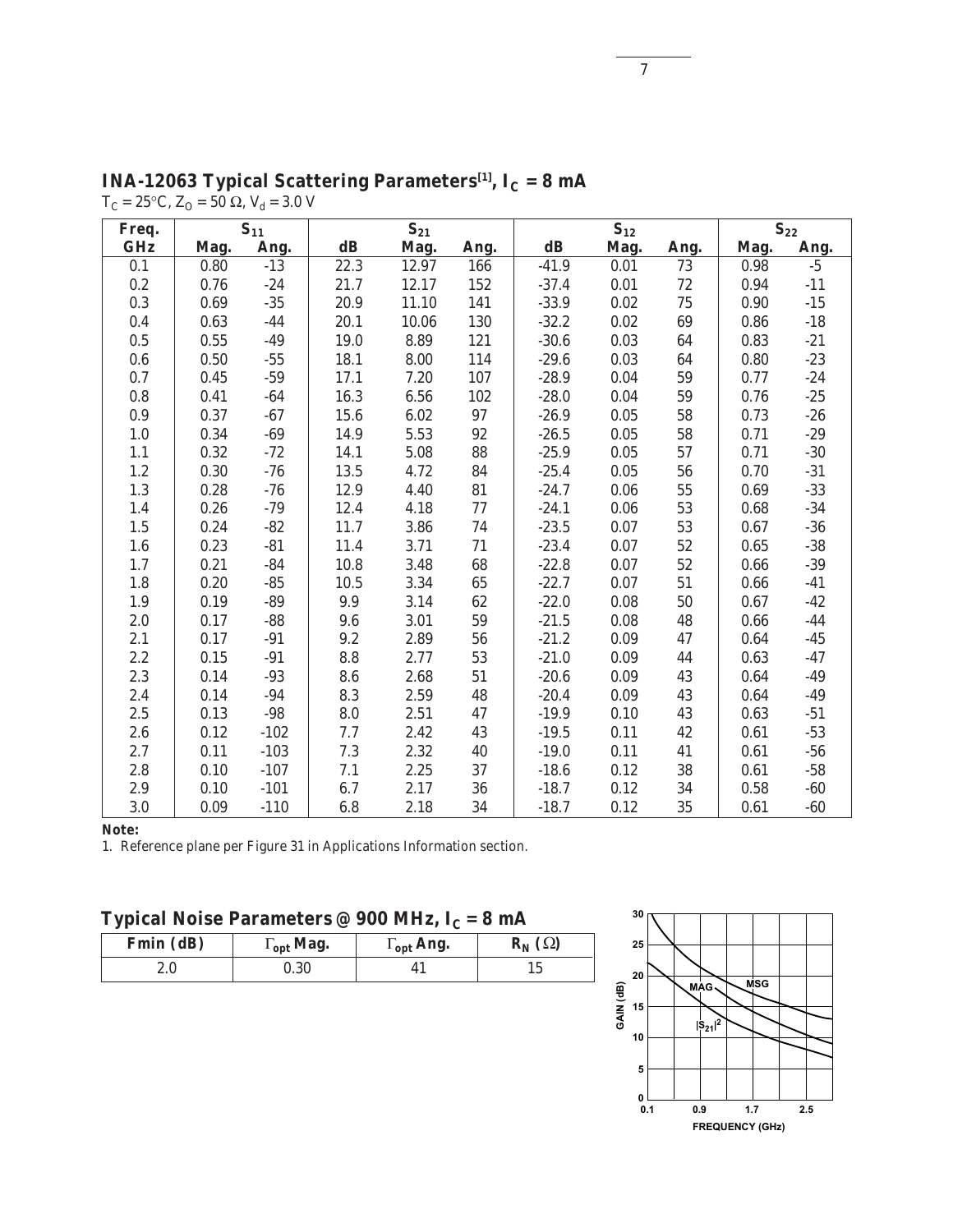## **INA-12063 Applications Information Introduction**

The INA-12063 is a unique RFIC configuration that combines the performance flexibility of a discrete transistor with the simplicity of using an integrated circuit.

The INA-12063 is an integrated circuit that combines three functions: (1) a silicon bipolar RF transistor, (2) an RF feedback network, and  $(3)$  a patented<sup>[1]</sup> bias regulation circuit. A simplified schematic diagram of the INA-12063 is shown in Figure 9. The result is a versatile gain stage that can be operated from a single +1.5 to +5 volt power supply with the device current set by the user.

The INA-12063 is designed for use in battery powered equipment demanding high performance with low supply voltages and minimal current drain. Typical applications for the INA-12063 include low noise RF amplifiers, IF amplifiers, gain and buffer stages through 2 GHz. The INA-12063 is an excellent choice for use in cellular and cordless telephones, PCS, W/LAN's, RF modems and other commercial wireless equipment.





#### **Description**

The *active bias circuit* solves three problems normally encountered with traditional approaches for biasing discrete transistors. First, as an active bias circuit, the emitter of the RF transistor is DC grounded. This permits the collector current to be controlled without the need for resistors and/or bypass capacitors in the emitter that may degrade RF performance.

Second, the internal bias circuit greatly simplifies the design tasks commonly associated with biasing transistors, such as accurately regulating the collector current, allowing for variations in hFE, making a non-intrusive DC connection to the base of the transistor, and stabilizing current over temperature.

And, third, the integrated bias circuit eliminates the cost, parts count, and associated PCB space required for as many as 8 additional DC components.

The integrated bias control circuit is very easy to use. For most applications, the collector current for the RF transistor can be set with a single resistor.

The geometry of the integrated *RF transistor* is designed to provide an excellent balance between low noise figure, high gain, and good dynamic range while retaining practical impedance matching levels. The operating current is typically in the 1 to 10 mA range.

The *integrated RF feedback* contains an inductive element in the emitter circuit of the RF transistor. This series feedback

configuration is of the type often implemented in discrete transistor designs for the purpose of improving stability and bringing the optimum noise match at the input of the transistor closer to 50  $Ω$ . The result is that for many applications, a simple, series inductor is often all that is needed to adequately match the input of the INA-12063 to 50 Ω.

In contrast to amplifiers that use resistive feedback to achieve broadband 50 Ω input and output matches, the INA-12063 leaves the designer with the flexibility of optimizing performance for a particular frequency band. For example, frequency selective input and output impedance matching circuits can be used to tune for optimum NF, maximum output power, low input VSWR, or to tailor the passband response to eliminate undesirable gain responses.

#### **Setting the Bias Current**

The integrated, active bias circuit is a 10:1 current mirror. The current mirror forces the collector current in the RF transistor to be approximately 10 times the current supplied to the Ibias pin.

In normal use, a voltage between +1.5 and +5 volts, is applied to both the V<sub>d</sub> and V<sub>c</sub> terminals of the INA-12063. Although normally connected to the same supply voltage, it is not necessary that both V<sub>d</sub> and V<sub>c</sub> be at the same voltage.

The collector current of the RF transistor is then set by injecting a small control current into the Ibias pin that is approximately 1/10 of the desired collector current.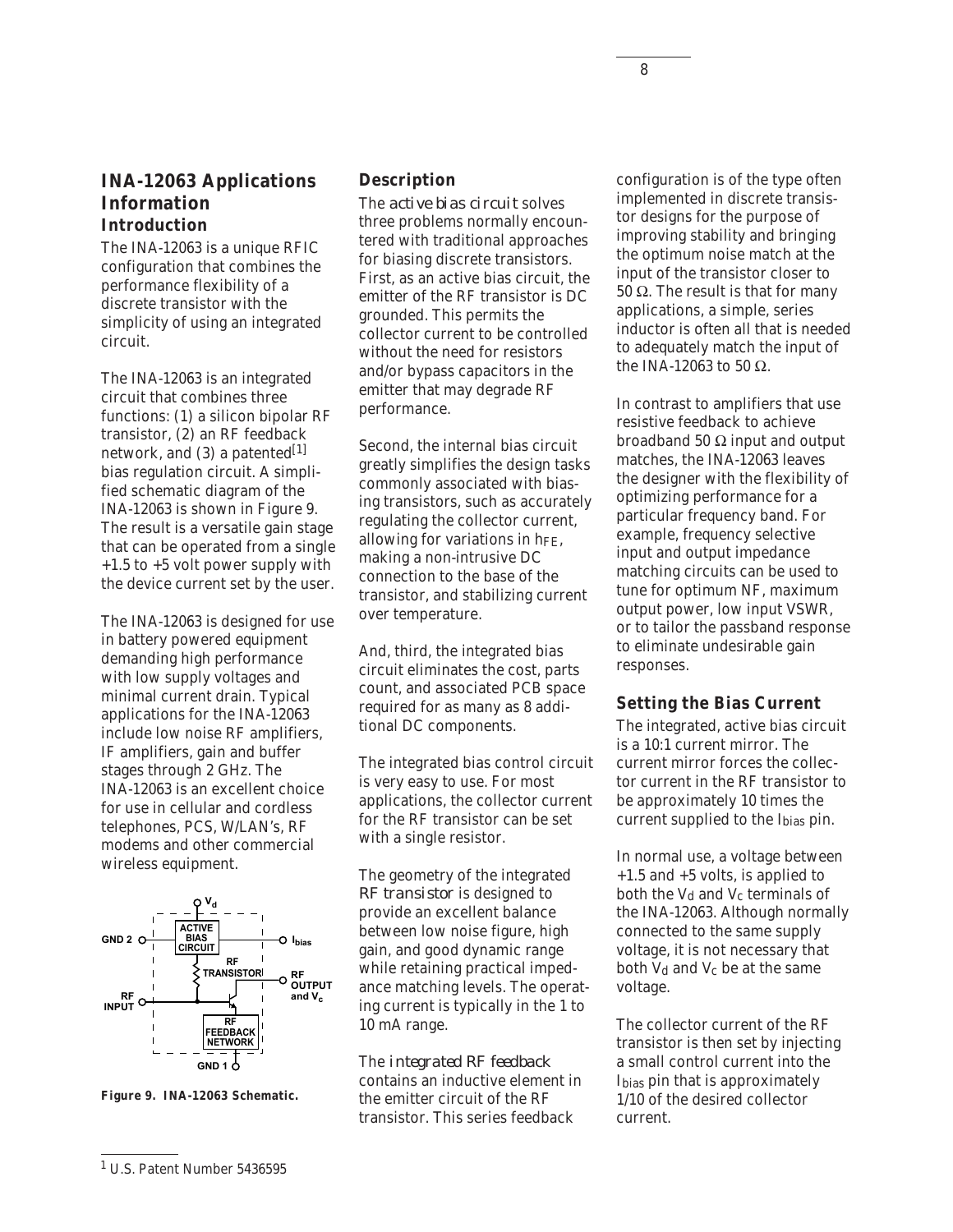While there are any number of means of supplying the Ibias control current, the simplest way is to merely place a resistor between the  $V<sub>d</sub>$  and I<sub>bias</sub> terminals, shown as "Rbias" in Figure 10. Rbias will be sufficiently high to act as a current source. The value for R<sub>bias</sub> is calculated as follows:

$$
R_{bias} = 10 \left( \frac{V_d - 0.8}{I_c} \right) \tag{1}
$$

where  $V_d$  is the device voltage,  $I_c$ is the desired collector current, and Rbias is the value of the bias determining resistor. For example, for a desired collector current of 1.5 mA and a power supply of 2.7 volts, the value of R<sub>bias</sub> would be 12.7 KΩ.

#### **Power Down**

A power-down function for the INA-12063 can be conveniently implemented by switching the Ibias current. This method has the advantage of switching only a very small current since Ibias is typically only a fraction of a mA.



**Figure 10. Single-Resistor Bias Circuit.**

#### **Amplifier Application Guidelines**

This section describes the general approach for designing amplifiers using the INA-12063. This is a generic design approach and is applicable for most low noise RF or IF amplifiers or for general purpose gain and buffer stages.

The following "10-step" program is suggested as the design sequence:

- 1. Determine performance goals.
- 2. Select the bias condition.
- 3. Choose PCB material.
- 4. Check stability.
- 5. Determine required DC connections.
- 6. Design the input impedance matching network.
- 7. Design the output impedance matching network.
- 8. Layout the printed circuit board.
- 9. Computer optimization and performance verification.
- 10. Fabricate, assemble, and test.

Each of these steps in the design sequence will now be discussed in the following sections.

#### **Step 1. Establish Performance Goals**

The first step in the design of an INA-12063 amplifier stage is to establish performance goals. It may be necessary to consider performance tradeoffs between some amplifier parameters, such as Noise Figure, Input VSWR, Gain, Output Power, Output VSWR, Stability, and DC power consumption.

Some of these parameters are counterposed, for example, increased output power requires greater DC power consumption. The tradeoff decisions may require consideration of the choice of DC bias which is discussed in the next section. The final design will often be a balance between system-critical performance and those parameters of lesser significance.

## **Step 2. Choose Bias Conditions**

The second step of the design process is to choose the bias conditions, i.e., the RF transistor operating voltage  $(V_c)$  and current  $(I_c)$ . The bias conditions are chosen at this step in the design sequence since many of the RF design characteristics (e.g., S-parameters and noise parameters) are dependent on current and/or voltage.

The choice of bias *voltage* is often preemptive as it is normally fixed by available system resources, such as a battery voltage or system power supply. The INA-12063 will operate from supply voltages from 1.5 to 5 volts, with +3 volts considered to be the typical operating voltage.

Although noise figure and gain are somewhat insensitive to device voltage as an independent variable, some increase in output power can be realized with higher device voltages.

The bias *current* has the greatest effect on RF performance and the following tradeoffs should be considered:

*Noise Figure* increases with device current. The data in the Typical Noise Parameter tables shows an increase in  $F_{\text{min}}$  of from 1.4 dB at 1.5 mA of bias current to 2.0 dB at 8 mA.

*Gain* – Transducer gain,  $|S_{21}|^2$ , increases significantly in proportion to device current.

*Output Power* – One of the benefits of increased device current is greater output power. A typical increase in current from 1.5 to 8 mA results in a corre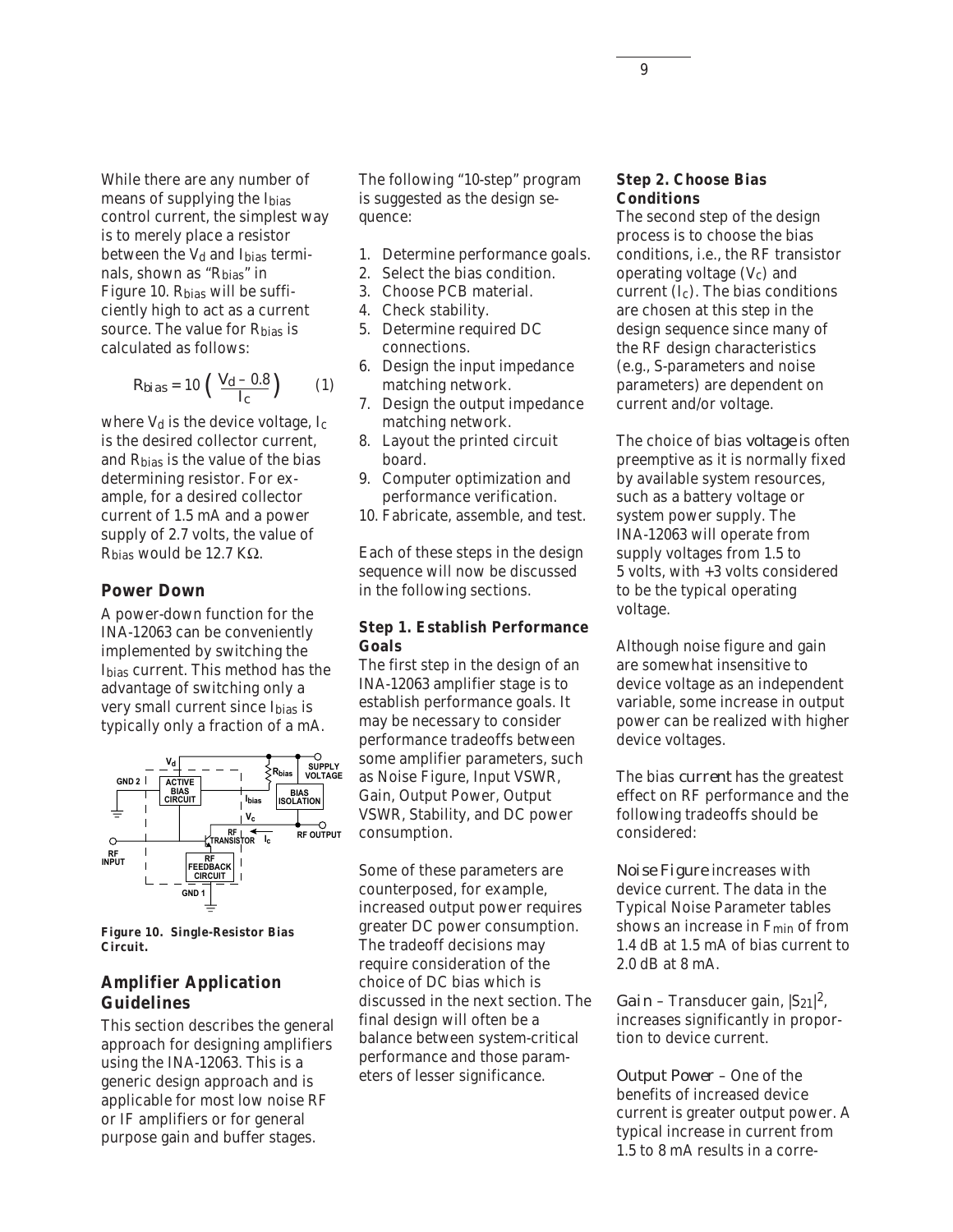sponding increase in  $P_{1dB}$  of -5.2 dBm to +4.6 dBm. The data sheet curve in Figure 8 characterizes the  $P_{1dB}$  -  $I_c$  tradeoff.

*Impedance Match* – While it is not a parameter per se, the degree of difficulty of impedance match may also be a consideration in the selection of bias current. Generally, the higher the device current, the less "severe" the impedance match, i.e.,  $\Gamma_{\text{opt}}$ , Γ<sub>ms</sub>, Γ<sub>ml</sub> are all closer to 50 Ω.

#### **Step 3. Selection of PCB Material**

If the selection of PCB material has not been preordained by other factors (e.g., system standards) then it should be chosen at this stage of the design process. The printed circuit board material is chosen at this step since it will have an effect on the next step of the stability analysis and on the subsequent design of the impedance matching networks.

Key factors to consider in the selection of board material are dielectric constant, RF loss characteristics, board thickness, and cost.

The dielectric constant and board thickness together contribute to the physical geometry of the circuit, an important consideration for miniaturization. Higher dielectric constant material enables the construction of more compact circuits since the physical dimensions of transmission lines are smaller.

In addition to transmission line widths, PCB board thickness also influences the quality of ground vias. Ground vias in excessively thick PCBs result in high inductance paths to ground. For some active devices, poor grounding

can result in performance degradation or reduced stability.

Dielectric loss is not a significant factor for the moderate frequency ranges over which the INA-12063 is normally used. Low loss, low dielectric constant "microwave" type materials are usually reserved for applications demanding the very lowest noise figures (minimum circuit loss) and/or for frequencies above 2 GHz.

An overall good choice for most low cost wireless applications using devices such as the INA-12063 is a fiberglass-epoxy material such as FR-4 or G-10 with a thickness in the range of 0.020 to 0.031 inches.

#### **Step 4. Stability Analysis**

A stability analysis is the next step in the design process. The purpose of this step is to examine the circuit's tendency to oscillate. A linear CAD program, such as Agilent's *Touchstone* should be used to calculate the stability factor, K, and stability measure, B1. The factors K and B1 are both derived from the S-parameters for the INA-12063 at the previously established bias voltage and current. The conditions for unconditional stability are:  $K > 1$  and  $B1 > 0$ 

While a simple analysis based only on the S-parameters is often adequate at this point, a slightly more rigorous analysis is recommended that includes the parasitic elements in the device's path to ground. At this stage in the design, a reasonable estimation (guess) of this electrical path and the construction of the ground vias are adequate. For the INA-12063, bear in mind that Pin 5 of the package is the critical connection for "RF" grounding. A typical RF path to ground consists of a short length of transmission line terminated in one or more ground vias. (The length of the PCB pad between the INA-12063 ground pin and the ground should be modeled as a microstripline ("MLIN" in *Touchstone*), and the plated through ground holes as "VIA" elements.)

When evaluating stability, it is a good practice to calculate K and B1 over the full frequency range for which S-parameters are available. The reason for this is that even though K and B1 may indicate stability over the frequency band of interest, the possibility exists for a circuit to oscillate at frequencies that are far outside of the band of interest.

While unconditional stability requires a positive, non-zero value of B1, most of the following stability analysis will focus on the K factor since the value of K indicates the degree of stability. What should the minimum value of K be to ensure stability? While K=1.001 is stable, some margin is prudent to allow for component tolerances, temperature effects, and manufacturing variations. Typical rules of thumb suggest that K should be at least 1.2 to 1.5.

There are three possible cases resulting from the CAD analysis:

- *Case 1* K>1 over the entire frequency range.
- *Case 2* K>1 within the band of interest and K<1 for some frequencies outside of the band of interest.
- *Case 3* K<1 within the band of interest.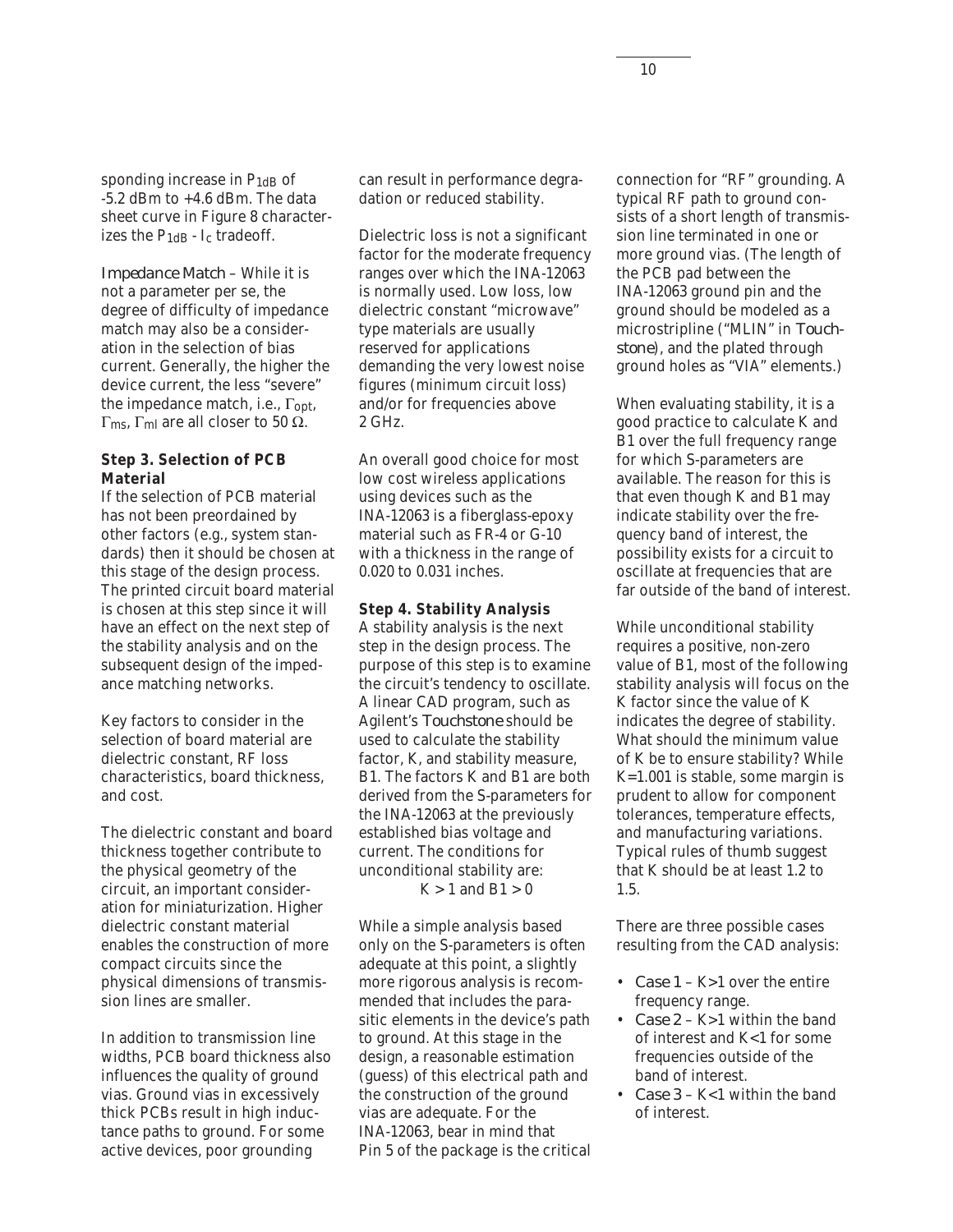If the CAD analysis indicates there is a potential instability issue ( $K < 1$  and/or  $B1 \le 0$  for any frequency) as in Case 2 or Case 3 above, then some stability countermeasures will be needed.

There are four basic techniques for handling potential instability:

(a) Live with it. If the source and load impedances that will be presented to the amplifier are well defined, the finesse approach of using stability circles may be used. Stability circles (calculated by a program such as *Touchstone*) are plotted on a Smith chart and define regions of loads that could cause a circuit to oscillate. An amplifier is safe from oscillation if the expected amplifier terminations lie well outside of the unstable regions on both the input and output impedance planes. Since the possibility of oscillation could exist at any frequency for which the INA-12063 has gain, stability circles must be checked at frequencies over a wide frequency range when this method is used.

(b) Resistive feedback. The use of resistive feedback is often used to create stable, wideband, amplifiers. While effective in stabilizing active devices, this method will not be considered here since a significant penalty is often paid in degraded NF, less gain, and lowered output power performance.

(c) Lossless feedback. Reactive feedback elements can also be used to stabilize amplifiers. The INA-12063 already incorporates one type of reactive feedback in the emitter of the RF transistor, with a resulting improvement in stability. Further use of the

lossless feedback technique is not suggested for most INA-12063 amplifier applications since this method adds considerable design complexity as well as additional parts count and board space to the circuit.

(d) Resistive loading. Resistive loading can be used at either the input or output of the INA-12063 to create an unconditionally stable amplifier. This is the bruteforce method of ensuring stability. It is fairly fail-safe and is also the simplest to implement. The addition of a resistive element to either the amplifier input or output creates RF loss which manifests itself as lower gain plus either increased NF (if the resistance is added to the input) or lower output power (if the resistance is placed at the output.)

In keeping with the goals of low cost (i.e., circuit simplicity), the resistive loading method is the technique suggested for producing an unconditionally stable amplifier for most applications of the INA-12063.

The resistive loading can be applied in either series or shunt and can be added to either the input or output of the amplifier. The choice of series or shunt resistive load may be dictated by whether the real part of the output impedance of the amplifier device is greater or less than 50  $Ω$ . The logical choice is to use a shunt resistor when the amplifier impedance is >50  $\Omega$  and a series resistor for the case of  $>50$  Ω. This technique will bring the overall impedance closer to 50  $Ω$ , thus simplifying the match. In some cases, excessive voltage drop across the stabilizing resistor due to the DC current

into the device may preclude the use of the series configuration. Shunt resistance is usually the most straightforward solution to implement since it can be easily bypassed to ground with a capacitor without disturbing the bias.

For gain or buffer stages requiring maximum output power, the loading is applied to the amplifier input. If the performance goal is low noise figure, the resistive loading is implemented on the output side of the INA-12063 as shown in Figure 11.



**Figure 11. Shunt Stabilizing Resistor for LNA.**

A simple manual optimization may be used to determine a starting value for the stabilizing resistor. By adding a shunt resistor to the output of the INA-12063 in the circuit file used in the previous stability analysis, K may be observed while adjusting the value of the resistor. The shunt resistor should be the highest value that will adequately stabilize the circuit.

The three possible cases resulting from the stability analysis will now be considered.

**Case 1** (K>1 over the entire frequency range) is always the hoped for situation since it is the easiest to deal with. If K is greater than unity by a comfortable margin, then no further action is needed at this point.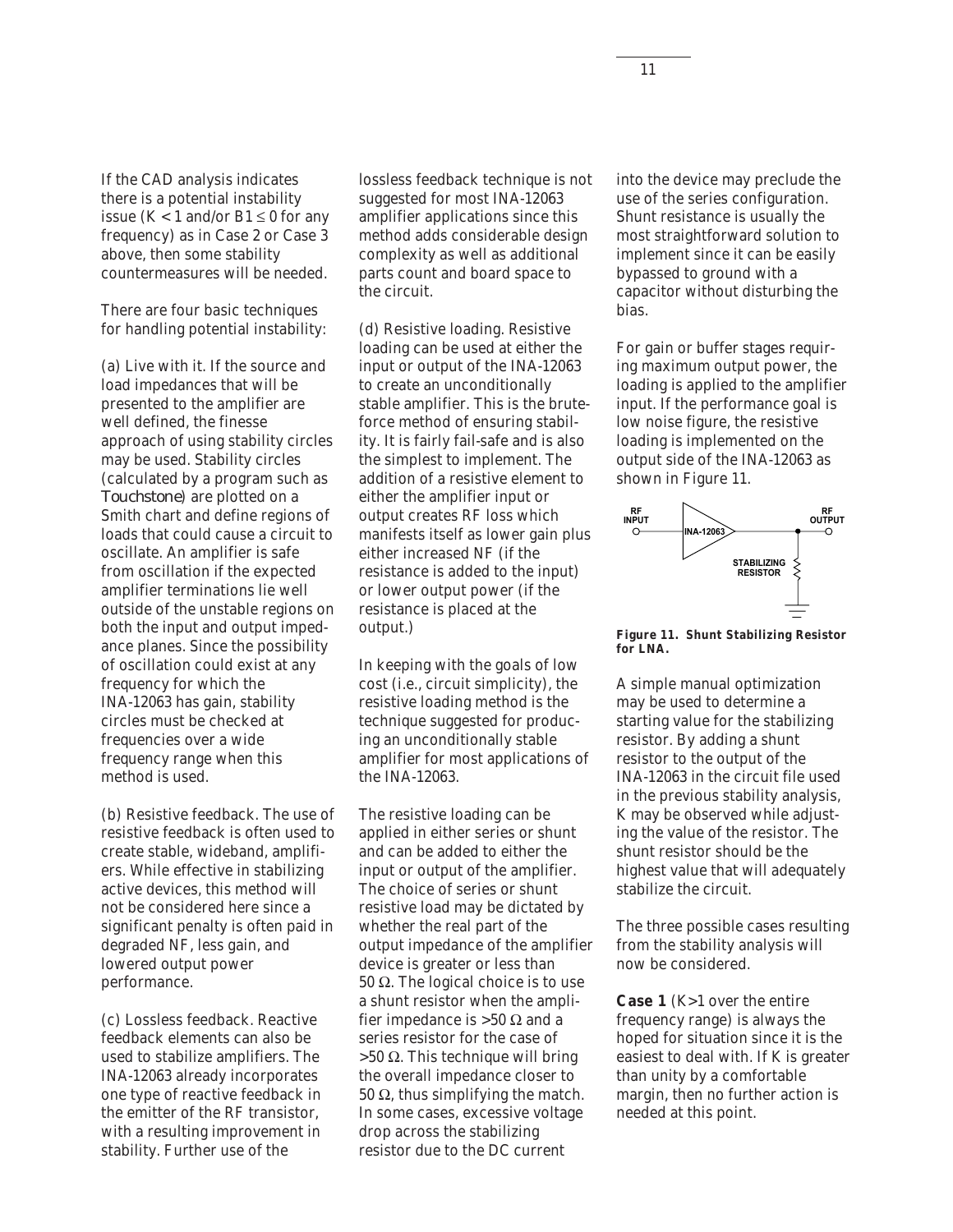**Case 2** (K>1 within the band of interest; K<1 for some frequencies outside of the band of interest ) is the next simplest case to handle. Since K>1 in the band of interest, little or no performance tradeoffs may be needed to make the amplifier unconditionally stable.

By using R-C or R-L combinations, frequency selective resistive loading can be applied only over the frequency range for which K < 1 in order to stabilize the amplifier without adversely affecting in-band performance.

**Case 3** (K<1 in the band of interest) requires tradeoffs in NF or output power to achieve an unconditionally stable amplifier stage.

The INA-12063 typically falls into either Case 2 or Case 3, depending on the bias current, circuit grounding, and frequency band of interest.

In all cases, a final check of stability should be done in the analysis of the completed amplifier design. This is done as part of Step 9 in the design sequence.

#### **Step 5. DC Connections**

The DC connections to the INA-12063 are considerations in the next two steps in which the input and output impedance matching networks are chosen. The goal is economy of components by integrating as many of the DC connections into the matching circuits as practical. For example the use of a series C in an impedance matching network could double as a DC blocking capacitor. Or, a shunt L can be used to apply the required supply voltage to the output of the INA-12063.

One of the advantages of the active bias circuit in the INA-12063 is that there is no need for an external DC bias connection to the RF Input. If desired, the input may be connected directly to matching networks using a series capacitor as the first element.

Pins 4 and 6 are connected to the supply voltage and Pins 2 and 5 are DC grounded. Pins 1 and 4 should be bypassed to ground. A high value resistor from Pin 1 to Pin 6 is a simple and convenient method for setting the device operating current. Pin 3, has an internal voltage present and is normally connected to a DC blocking capacitor. The only DC connection which could affect RF performance is that of applying the supply voltage to the RF Output pin.

#### **Step 6. Designing the Input Match**

The input impedance match is generally designed to achieve either of two goals, either lowest noise figure or maximum power transfer. The maximum power transfer match provides maximum gain and corresponds to minimum VSWR. In some cases, noise circles in combination with constant gain circles are used to design an intermediate match point to achieve a compromise in performance between low noise figure and low input VSWR.

If the design goal is to obtain lowest NF, the input of the INA-12063 is matched to the conjugate of  $\Gamma_{\rm opt}$ .  $\Gamma_{\rm opt}$  is the reflection coefficient of the source termination that results in Fmin, the lowest possible device noise figure. Γopt design data are found in the tables of Typical Noise Parameters. Alternatively

Γopt can be calculated using the same CAD circuit file used in the stability analysis in Step 4 above. This method is slightly more accurate since it takes the feedback effects of device grounding and stabilization components into account.

If the design goal is to obtain maximum power transfer (maximum gain/minimum input VSWR), then the input of the INA-12063 is matched to  $\Gamma_{\text{ms}}$ .  $\Gamma_{\text{ms}}$  is the source impedance resulting from the simultaneous conjugate match of the input and output of the device. Since Γms is only defined for devices/circuits with  $K > 1$ , the CAD circuit file from design Step 4, including any stabilizing resistors, is used to calculate  $\Gamma_{\text{ms}}$ .

For most communication systems operating over relatively small bandwidths, a single frequency match approach is usually adequate. As a general rule, the selection of high pass networks for the input (and output) matching circuits is desirable to reduce excess gain at low frequencies.

As a final note in the choice of the input matching structure, the use of a series C element is possible at the input of the INA-12063 since the internal bias circuit obviates the need for an external DC connection to the input.

The choice of using either lumped element or distributed (transmission line) matching elements is mainly dictated by size and frequency constraints as well as by cost considerations. While distributed elements are "free" since they are etched onto the PCB, they usually use more board space than an equivalent lumped element (chip) component.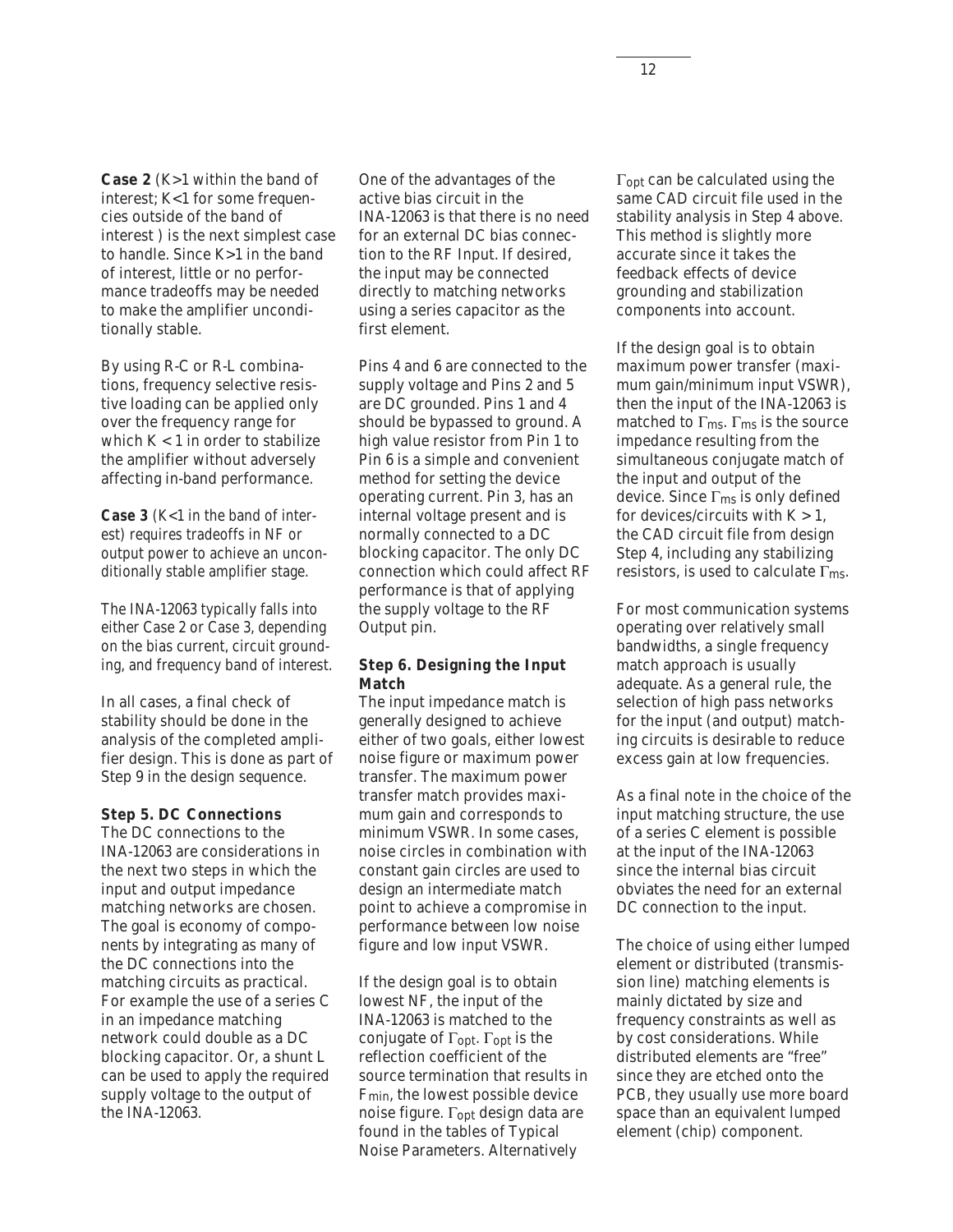Before proceeding to the next step, circuit stability and out-ofband gain should be re-checked.

#### **Step 7. Designing the Output Match**

The output of the INA-12063 is normally matched for maximum power transfer (maximum gain and lowest output VSWR.) Maximum power transfer occurs when the output is matched to the conjugate of  $\Gamma_{ml}$ .  $\Gamma_{ml}$  is computed from the same CAD circuit file as used for determining  $\Gamma_{\text{ms}}$  in the design of the input matching network in the previous step. A typical LNA is matched for  $\Gamma_{\text{opt}}$  at the input and  $\Gamma_{\text{ml}}$  at the output.

Note: The small signal match for maximum power transfer should not be confused with matching the output of the INA-12063 for the *highest* output power. As output power is increased, the device becomes nonlinear resulting in a shift away from the Γml match. While various load pull types of measurements exist to determine the optimum impedance match for maximum output power under nonlinear conditions, these tests are fairly tedious and an empirical tuning approach is often more expedient to arrive at a solution. The  $\Gamma_{ml}$ match may be used as a starting point in tuning for maximum output power.

The same comments regarding single frequency match, high pass networks, and lumped vs. distributed elements referred to in the input matching step above are applicable to the output matching circuit.

Once again, out-of-band gain and stability should be checked.

#### **Step 8. RF Layout**

Up to this point, we have completed the RF electrical design, the choice of circuit board material, and the DC circuit. The next step is to lay out the printed circuit board. While the layout is not critical, some precautions should be considered.

A recommended PCB pad layout for the miniature SOT-363 (SC-70) package used by the INA-12063 is shown in Figure 12 (dimensions are in inches). This layout provides ample allowance for package placement by automated assembly equipment without adding parasitics that could impair the high frequency RF performance of the INA-12063. The layout is shown with a footprint of a SOT-363 package superimposed on the PCB pads for reference.



**Figure 12. PCB Pad Layout for INA-12063 Package (dimensions in inches).**

Starting with the package pad layout in Figure 12, an RF layout similar to the one in Figure 13 is suggested as a starting point for the INA-12063 amplifier.



**Figure 13. RF Layout.**

This layout shows the direct grounding of Pin 5 (the device RF ground) which should be connected to ground through as short a path as practical, unless additional shunt feedback is desired. Capacitive bypasses should be placed on the DC connections at Pins 1 and 4 to prevent possible feedback and/or oscillation in the active bias circuit. Multiple vias are used to ensure good RF grounding.

It is recommended that the PCB pads for the two ground pins *not* be connected together. Each ground pin should have its own separate path to ground, otherwise, unintentional feedback could lead to potential instability in the RF transistor or internal bias circuit.

#### **Step 9. Final CAD Analysis and Optimization**

Following the completion of the amplifier electrical design and layout, it is advisable to do a final CAD analysis and circuit optimization. The analysis at this point will take into account such things as component parasitics (e.g., series L in chip caps), actual transmission line dimensions and interconnections, effects of ground vias, etc.

The circuit should be analyzed over the full range of the provided S-parameters to re-verify amplifier stability and ensure well-behaved out-of-band performance. With the full circuit parasitics and losses taken into account, it may be necessary to adjust the value of the shunt stabilizing resistor.

The results of this final analysis and optimization are then used to make final adjustments to component values and the PCB layout as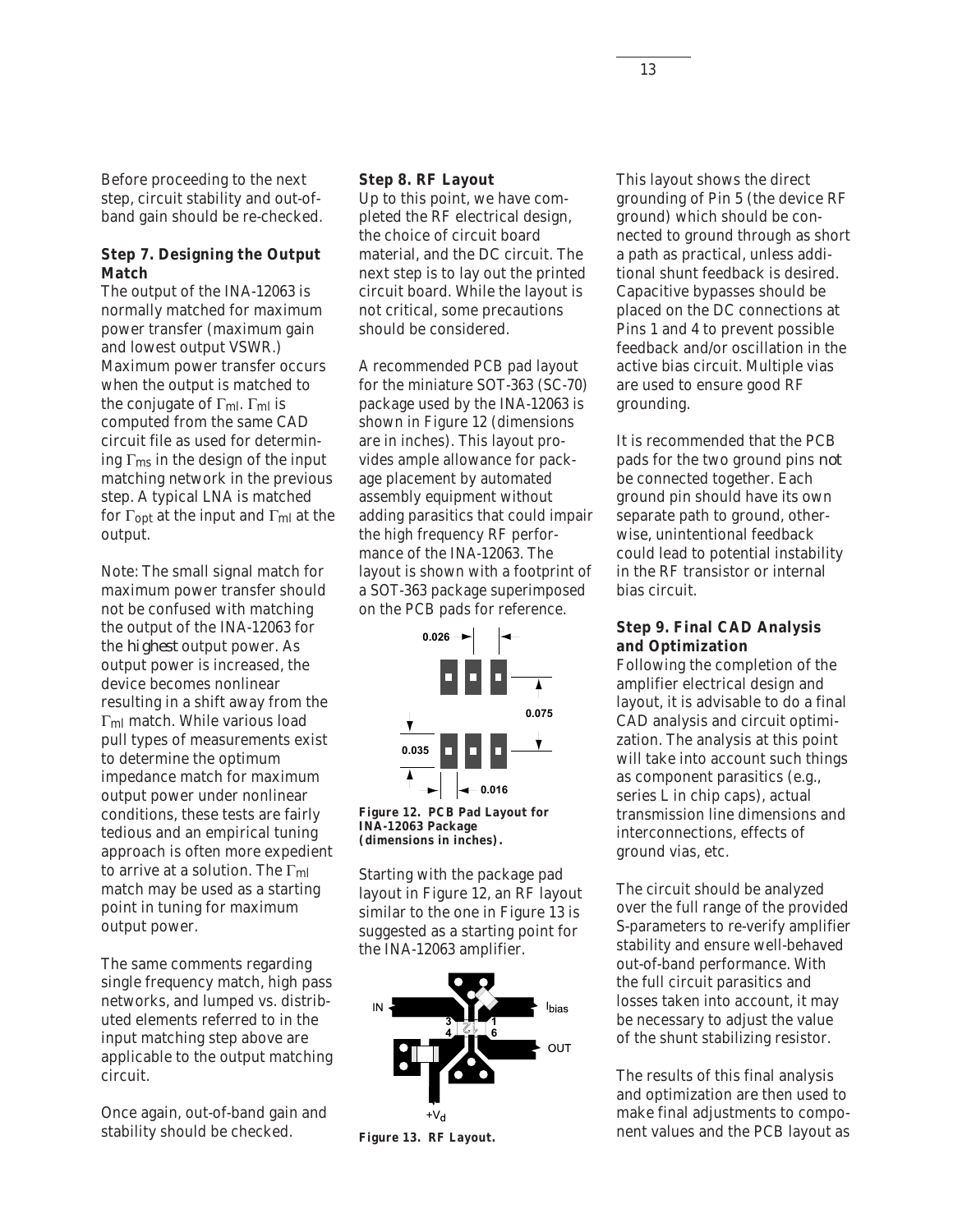well as to ensure that the performance goals in Step 1 will be met.

#### **Step 10. Build and Test**

The final step is to fabricate circuit boards and assemble amplifiers for testing and verification of performance. Some adjustment in component values and transmission lines may be done at this step to allow for imperfections in the computer simulation. This completes the amplifier design.

#### **900 MHz LNA Design Example**

As an application example, the design of a low noise amplifier stage for 900 MHz using the INA-12063 will be described. This amplifier design would be representative for use in many lowcost, battery power receiver applications such as LNAs for cellular telephones or 900 MHz ISM/spread spectrum systems.

This example will follow the above design sequence.

**1. Performance goals.** As a receiver front end stage, the primary design goals for this example amplifier are: (1) noise figure less than 2 dB, and, (2) a input 3rd order intercept (IP3) point of at least -10 dBm. Secondary goals are low output VSWR and minimum DC current drain. The resulting input VSWR and stage gain will be accepted. Low cost is always a design goal.

#### *Results of this step:*

Constrain:

 $NF \leq 2$  dB Input  $IP_3 \ge -10$  dBm Low cost

Optimize:

Minimize output VSWR Minimize DC power

Accept:

Gain Input VSWR

**2. Select bias conditions.** For this example, the supply voltage is constrained by an assumed battery supply of 3 volts, leaving device current as the only remaining bias variable. The current is selected based on output power which is driven by the IP3 requirement. The table of Electrical Specifications provides a starting point. Using the typical gain of 16 dB and a difference of 15 dB between the output IP<sub>3</sub> and  $P_{1dB}$ , the design goal of an input 3rd order intercept point of -10 dBm is translated to a 1-dB compressed output power requirement of -9 dBm. Figure 8 indicates a current of 2.5 mA will meet this P<sub>1dB</sub> requirement with adequate design margin.

#### *Results of this step:*

Bias: 3 volts, 2.5 mA

**3. Choose PCB material.** FR-4 with a thickness of 0.031 inches is chosen as the printed circuit board material. FR-4 meets the requirement of low cost while providing acceptable low loss performance at 900 MHz.

A thickness of 0.031 inches is suitable for the miniaturization of microstriplines and thin enough to allow for low inductance ground vias. With a relative dielectric constant  $(\varepsilon_r)$  of 4.8, the width of a 50  $\Omega$  microstripline on 0.031 inch FR-4 is 0.056 inches, which is a convenient size for mounting chip components.

*Results of this step:*

PCB Material: 0.031-inch FR-4

**4. Evaluate stability.** Stability factor is calculated from the set of S-parameters closest to the chosen bias condition, which in this example is 3 volts and 2.5 mA. For the required accuracy in the stability analysis, a short length of transmission line (0.030-inch long, 0.015-inch wide) is added to connect the RF ground pin (Pin 5) of the INA-12063 to a 0.025-inch diameter ground via.

Agilent's *Touchstone* CAD program was used to calculate the stability factor (K), stability measure (B1), and gain over the full S-parameter frequency range of 0.1 to 3.1 GHz. The results show a value of K<1 at 900 MHz, corresponding the "Case 3" situation described in the stability discussion in design Step 4 above. To preserve NF, the stabilizing resistor, R1, shown in Figure 14, was added from the output of the INA-12063 to ground. Since the real part of the output impedance of the INA-12 is >50 Ω, a resistor in the shunt configuration is used to move the overall impedance closer to 50  $\Omega$ .



**Figure 14. Stabilizing Resistor on Output.**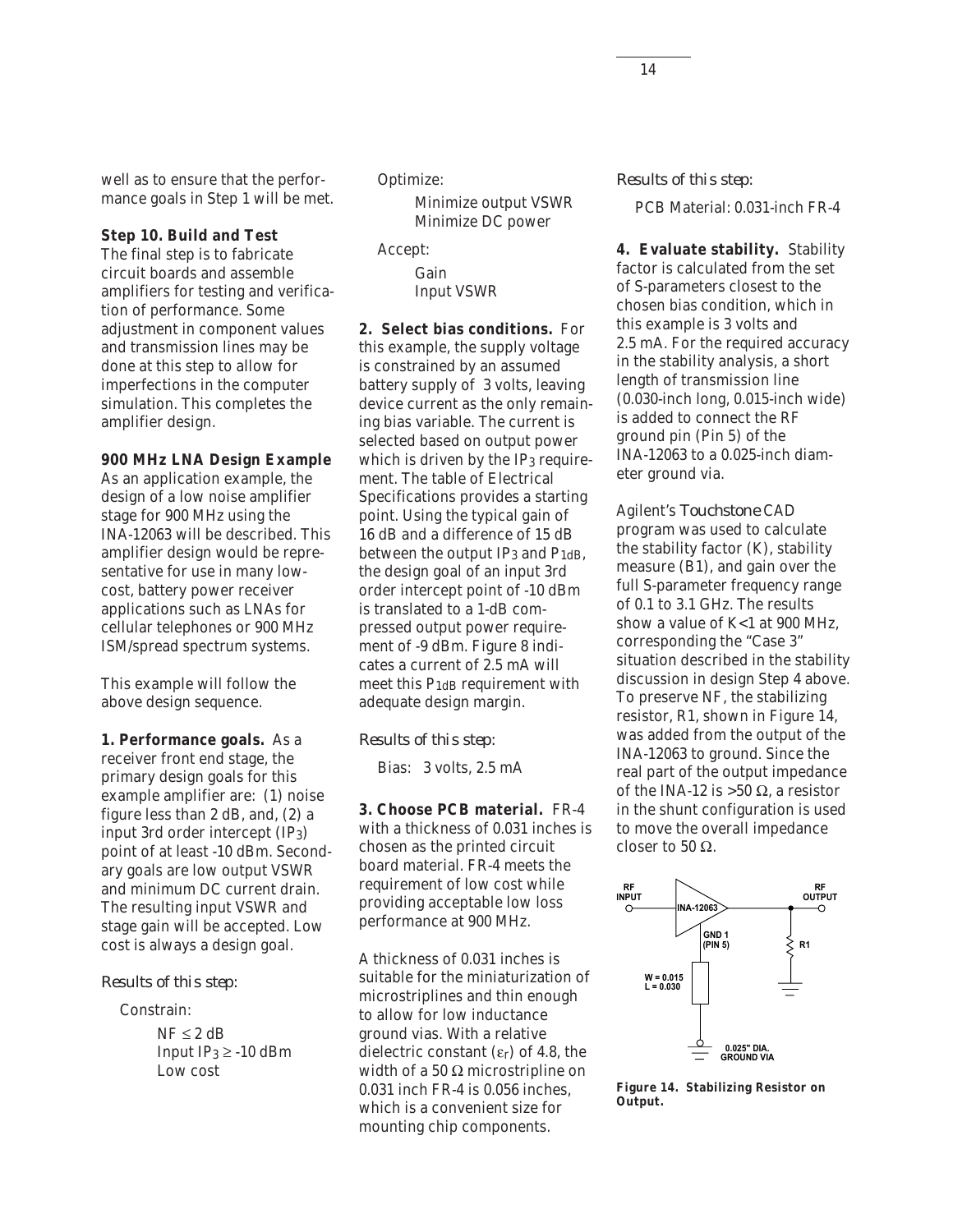The *Touchstone* circuit file for this step is shown in Figure 15.

```
 DIM
   FREQ GHZ
   RES OH
   LNG IN
 CKT
   MSUB ER=4.8 H=0.031
      T=0.001 RHO=1 RGH=0
   S2P 1 2 3 TYP25B.S2P
   MLIN 3 4 W=0.015 L=0.030
   VIA 4 0 D1=0.025
      D2=0.025 H=0.031
      T=0.001
   RES 2 0 R=600 ! R1
   DEF2P 1 2 INA12
 TERM
    Z0 = 50
 OUT
   INA12 K
   INA12 B1
   INA12 DB[S21]
   INA12 DB[GMAX]
 ! INA12 MAG[GMN]
 ! INA12 ANG[GMN]
 ! INA12 MAG[GM2]
 ! INA12 ANG[GM2]
 FREQ
   SWEEP 0.1 3.1 0.1
```
#### **Figure 15. CAD File for Stability Analysis and Conjugate Match.**

The value of the shunt resistor, R1, is varied while observing the resulting K. While a 600  $\Omega$  resistor is found to stabilize the circuit at 900 MHz  $(K=1.46)$ , there still exists a possibility of oscillation at 100 MHz with the worst case value of  $K = 0.72$ . There are two options at this point: (a) lower the value of the shunt resistor, which trades additional stability for circuit gain and output power, or (b) use a frequency selective circuit to resistive load the device only at lower frequencies.

In the interest of circuit simplicity (meeting the objective of low cost) the shunt resistor value was

lowered to 290 Ω. This value resulted in a  $K > 1$  over the full frequency range at a trade-off in gain of 1.7 dB. (The stability measure criteria, B1 > 0, was also verified.)

#### *Results of this step:*

A 290 Ω shunt resistor was added to the output of the INA-12063 for stability.

#### **5. Allow for DC connections.**

The required DC connections to be made to this example amplifier are: +3 volts to the RF Output and  $V_d$  terminals (Pins 4 & 6), a suitable bias current into Ibias (Pin 1), and Pins 2 and 5 to ground. The RF Input (Pin 3) and RF Output should have blocking capacitors if the amplifier is to be cascaded with stages that do not have a DC open circuit.

To set the INA-12063 operating current to 2.5 mA, a  $9.1$  K $\Omega$ resistor will be connected between the +3 volt supply and the Ibias pin. The DC schematic for the LNA is shown in Figure 16.



**Figure 16. 900 MHz LNA DC Schematic.**

#### *Results of this step:*

The DC connections were identified and will be considered in choosing the input & output matching circuits.

#### **6. Design of the input impedance matching network.**

Commensurate with the primary design objective of low noise figure, the 50  $\Omega$  input to the amplifier stage will be matched to the conjugate of  $\Gamma_{\text{opt}}$ . The value of  $\Gamma_{\text{opt}}$ , 0.53  $\angle +36^{\circ}$ , is found in the table of Typical Noise Parameters for a bias current of 2.5 mA. (Alternatively, a slightly more accurate Γopt could also have been calculated using the CAD circuit file in Figure 15, which includes the RF ground parasitics and stabilizing resistor.) The conjugate of Γopt, 0.53 ∠−36°, is plotted on the Smith chart as Point A in Figure 17. Since Point A is not sufficiently close to the R=1 or G=1 circles on the Smith chart, a single series or shunt element will not provide an exact match. (For less critical NF performance, a simple series inductor would be adequate for the input match.) A two-element matching network will therefore be required.

Impedances in this region of the Smith chart can be matched to 50 Ω by either of two possible L-C combinations, either a shunt C-series L or a shunt L-series C. Normally, the shunt L-series C would be a good choice since its high pass filter characteristic would help roll off excess low end gain. However, a DC blocking capacitor would be required between the INA-12063 and the matching network. Placing extraneous components within matching network is usually not recommended. The shunt C-series L network is therefore chosen as the input matching topology.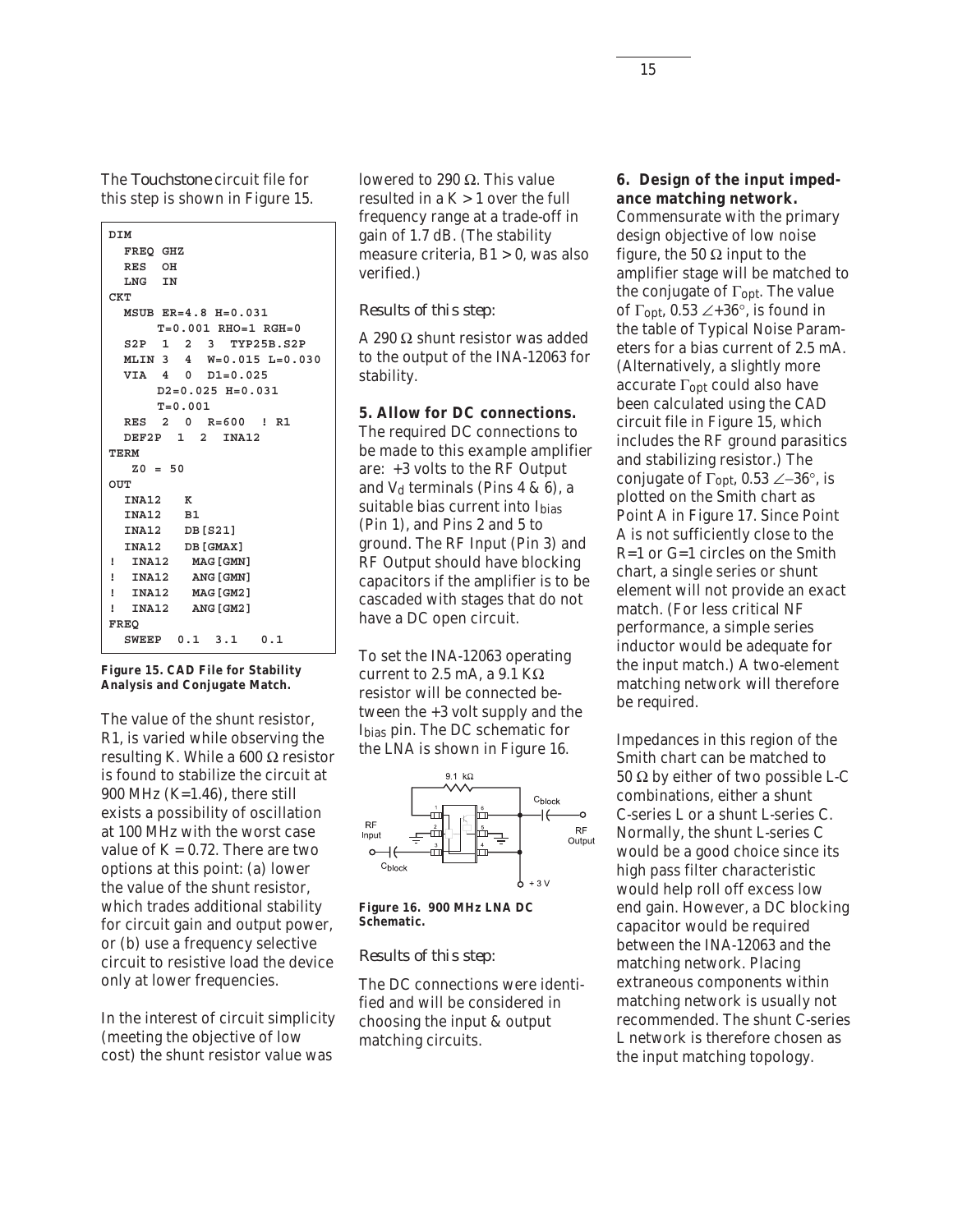

**Figure 17. Input Impedance Match.**

As shown in Figure 17, a shunt capacitor of 0.59 pF will move Γopt \* at Point A to a position on the unit conductance circle  $(G=1)$ at Point B. A 11.2 nH series inductor then completes the match to 50  $\Omega$  by moving the impedance at Point B to the center of the chart.

The value of the shunt capacitor is small enough that a short length of open-circuit transmission line could be used in place of the lumped element capacitor. This saves the expense of a chip component with the tradeoff of a small amount of additional circuit board space. A 0.20-inch length of open-circuit 50 Ω line is one choice that would be equivalent to the 0.59 pF shunt capacitor. The input matching circuit is shown in Figure 19.

#### *Results of this step:*

The input circuit is:



**Figure 18. Input Circuit.**

**7. Design of the output impedance matching network.** Using the circuit file from step 4 (Figure 15), *Touchstone* was used to calculate the load impedance  $\Gamma$ <sub>ml</sub> (0.62 ∠+35°) of the INA-12063 to achieve maximum power transfer. The conjugate of Γml,  $\Gamma_{\text{ml}}$ <sup>\*</sup> (0.62 ∠-35°), is plotted as Point A on the Smith chart in Figure 19.



**Figure 19. Output Impedance Match.**

The two possible L-C networks that can be used to match  $\Gamma_{\text{ml}}$ <sup>\*</sup> to 50 Ω are either a shunt C-series L or a shunt L-series C circuit. By choosing the shunt L-series C circuit, two of the DC considerations from Step 5 can be satisfied: the shunt L can be bypassed and used to apply the +3 volt supply to the RF output terminal, and the series C will serve double duty as the DC blocking capacitor.

Referring again to Figure 19, a shunt inductance of 10.8 nH moves Γml\* at Point A to Point B which is on the G1 circle of the Smith chart. The addition of 1.9 pF of series capacitance completes the impedance transformation to Point C at the center of the chart. The output matching circuit is shown in Figure 20.

#### *Results of this step:*

The output circuit is:



**Figure 20. Output Circuit.**

The circuit values from this step and from Step 6 will be used as a starting point to be refined in Step 9 when the circuit is expanded to take practical interconnections and parasitics into account.

**8. PCB Layout.** The results of the preceding steps and the PCB layout guidelines in design Step 8 were used to draft the circuit board layout shown in Figure 21. Since parasitic effects are minimal, the current source resistor, R2, can be conveniently placed directly from the RF output to the Ibias connection. A bypass capacitor is added to the shunt stabilizing resistor, R1 and matching inductor, L2, on the output. A DC blocking capacitor, C1, is included at the input to complete the amplifier.



**Figure 21. PCB Layout of 900 MHz LNA.**

## *Results of this step:* PCB layout completed.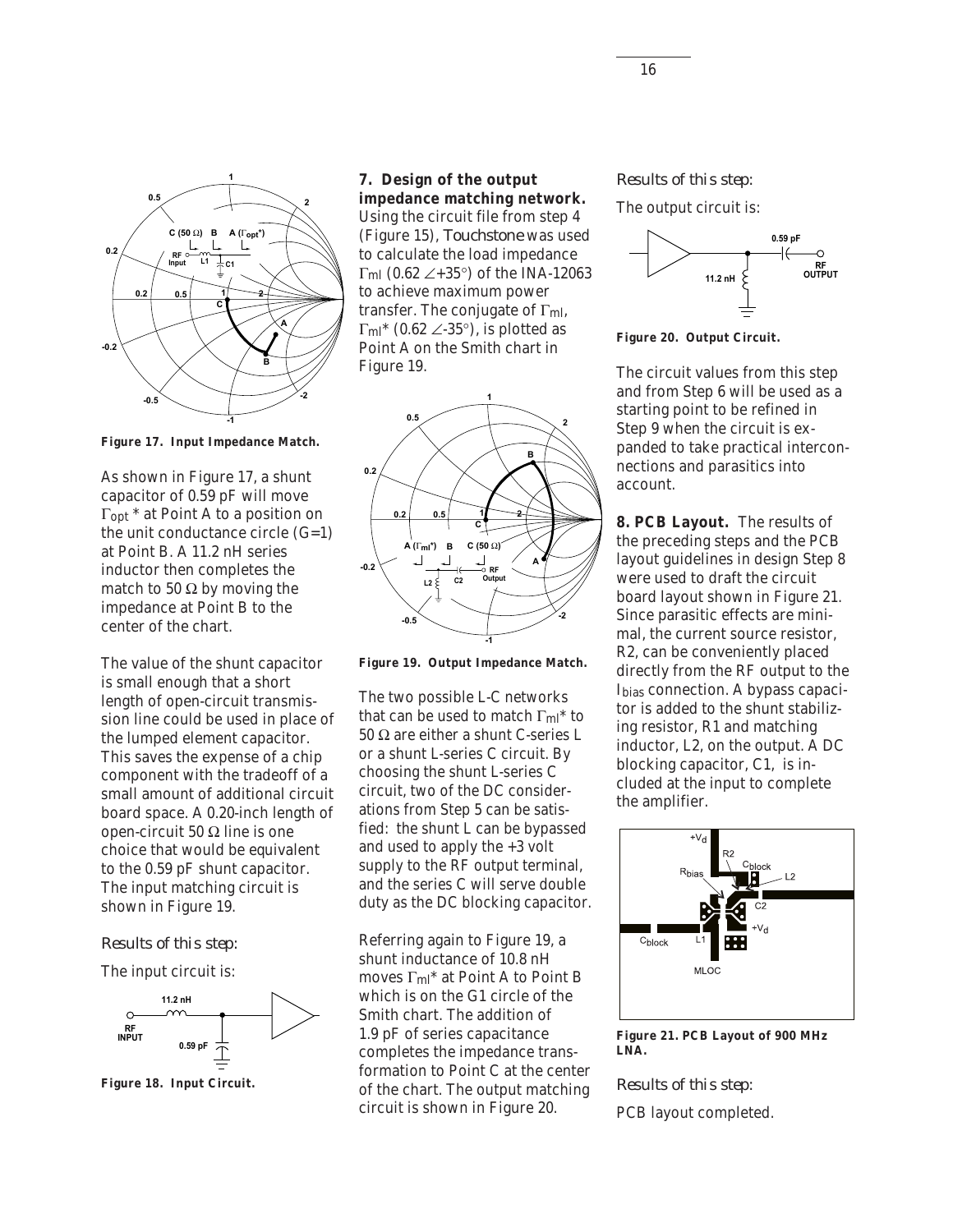## **9. Final CAD simulation and**

**optimization.** With reference to Figure 21 the CAD circuit file from step 4 is embellished to include the effects of component mounting pads, lengths of transmission lines used to interconnect components, ground vias, bypass and blocking capacitors, etc. (Since 900 MHz is a fairly moderate frequency, extremely fine detail is not required.)

Using the previous element values for the matching circuits as a starting point, *Touchstone* was used to optimize the circuit for noise figure and output match, which were the primary design goals from Step 1. The input and output matching elements were used as variables for the optimization. Following the optimization, the value of the stabilizing resistor, R1, was also reviewed and it was found that an increase to 330 Ω was sufficient to make K>1 over the entire frequency range of the S-parameters. The *Touchstone* circuit file for the complete amplifier is shown in Appendix A and the simulation results in Appendix B.

The schematic for the complete INA-12063 amplifier circuit is shown in Figure 22.

A final simulation using optimized component values predicted performance of the amplifier at 900 MHz to be:

> $NF = 1.6$  dB  $Gain = 13.4 dB$  $MAG = 14.1 dB$ Input  $RL = 8.4$  dB Output  $RL = 31$  dB

#### *Results of this step:*

Optimization of circuit and verification of performance goals.

#### **10. Assemble and test.** A

circuit based on the PCB layout was assembled using components with standard values that were closest to those resulting from the circuit optimization.

The test results compared well with the computer simulations from the previous step. For this particular circuit, it was determined experimentally that less shunt capacitance was required at the input than predicted by the CAD analysis. As a result, the shunt, open circuit stub near Pin 3 was shortened to tune the circuit for minimum noise figure. The final LNA is shown in Figure 23.



1.00 in. ≯





**Figure 22. 900 MHz Amplifier Schematic.**

17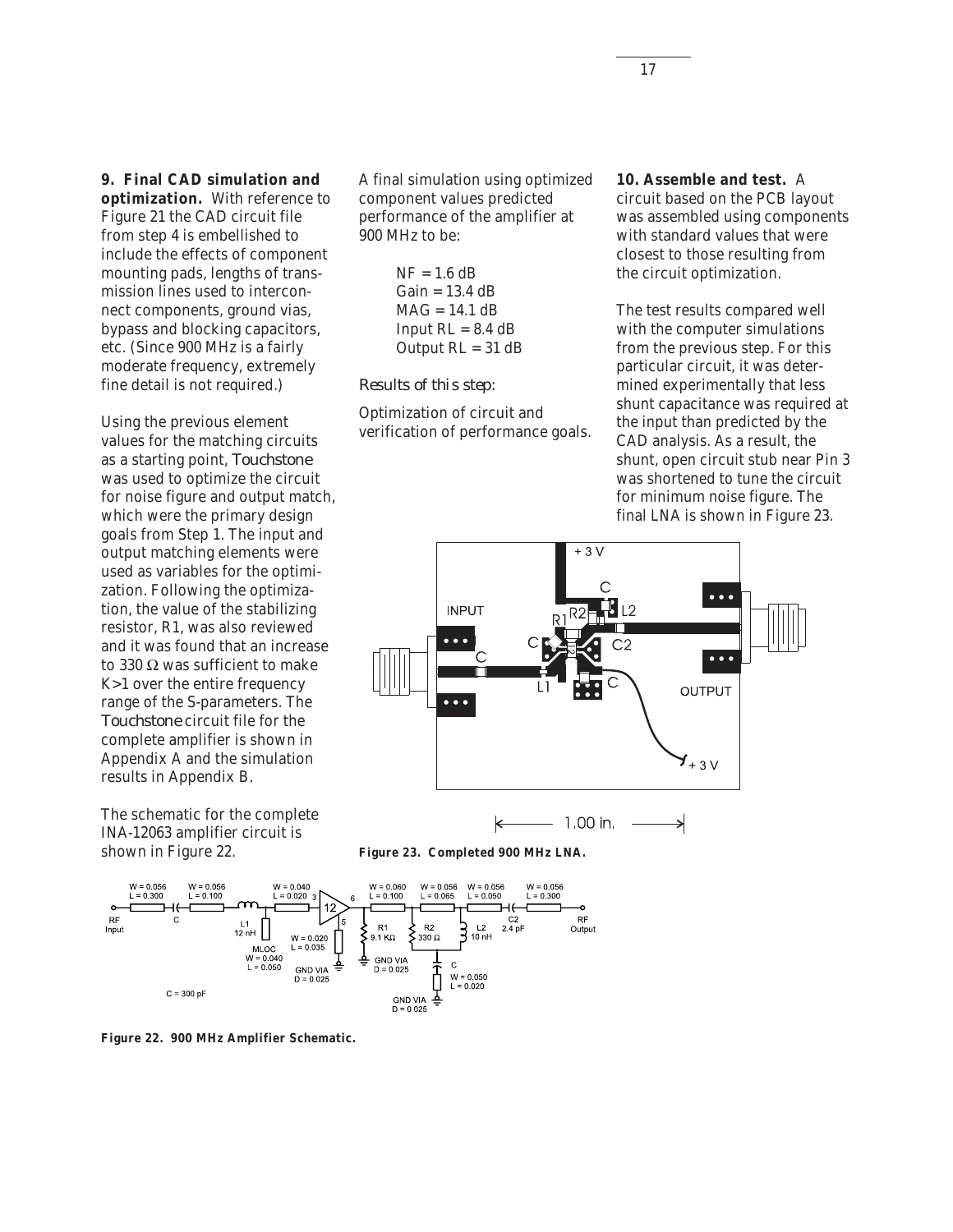Actual, measured test results are shown in Figures 24 through 28. Output power for 1 dB of gain compression  $(P_{1dB})$  at 900 MHz was measured as -4.6 dBm.



**Figure 24. Measured Gain of Example 900 MHz LNA.**







**Figure 26. Measured Input and Output Return Loss of Example 900 MHz LNA.**







**Figure 28. Measured Input and Output Return Loss of Example 900 MHz LNA for Extended Frequency.**

*Results of this step:*

A prototype circuit was built and performance goals verified by measurement. The following 900 MHz data was measured on the example LNA:

 $NF = 1.9$  dB  $Gain = 14.7 dB$  $P_{1dB}$  (output) = -4.6 dBm Input Return Loss = 9.6 dB  $(Input VSWR = 2.0:1)$ Output Return Loss = 20.4 dB (Output  $VSWR = 1.2:1$ ) DC Power = 8 mW (3 volts, 2.55 mA)

## **Hints and Troubleshooting • Oscillation**

Even though a design may be unconditionally stable  $(K > 1)$  and  $B1 > 0$ ) over its full frequency range, other possibilities exist that may cause an amplifier circuit to oscillate. One thing to look for, is oscillation in bias circuits. It is important to capacitively bypass the connections to active bias circuits to ensure stable operation. In multistage circuits, feedback through bias lines can also lead to oscillation.

Components of insufficient quality for the frequency range of the amplifier can sometimes lead to instability. Also, component values that are chosen to be much higher in value than is appropriate for the application can present a problem. In both of these cases, the components may have reactive parasitics that make their impedances very different than expected. Chip capacitors may have excessive inductance, or chip inductors can exhibit resonances at unexpected frequencies.

In systems with high gain cascades, another possible feedback path that could lead to oscillation is radiation. Feedback via radiation is most frequently encountered in situations where a large cavity housing is used in combination with multiple gain stages. One solution to minimizing radiation feedback is to design the housing so that it is well below its equivalent waveguide cutoff frequency. Another solution is to use shielding to partition the gain.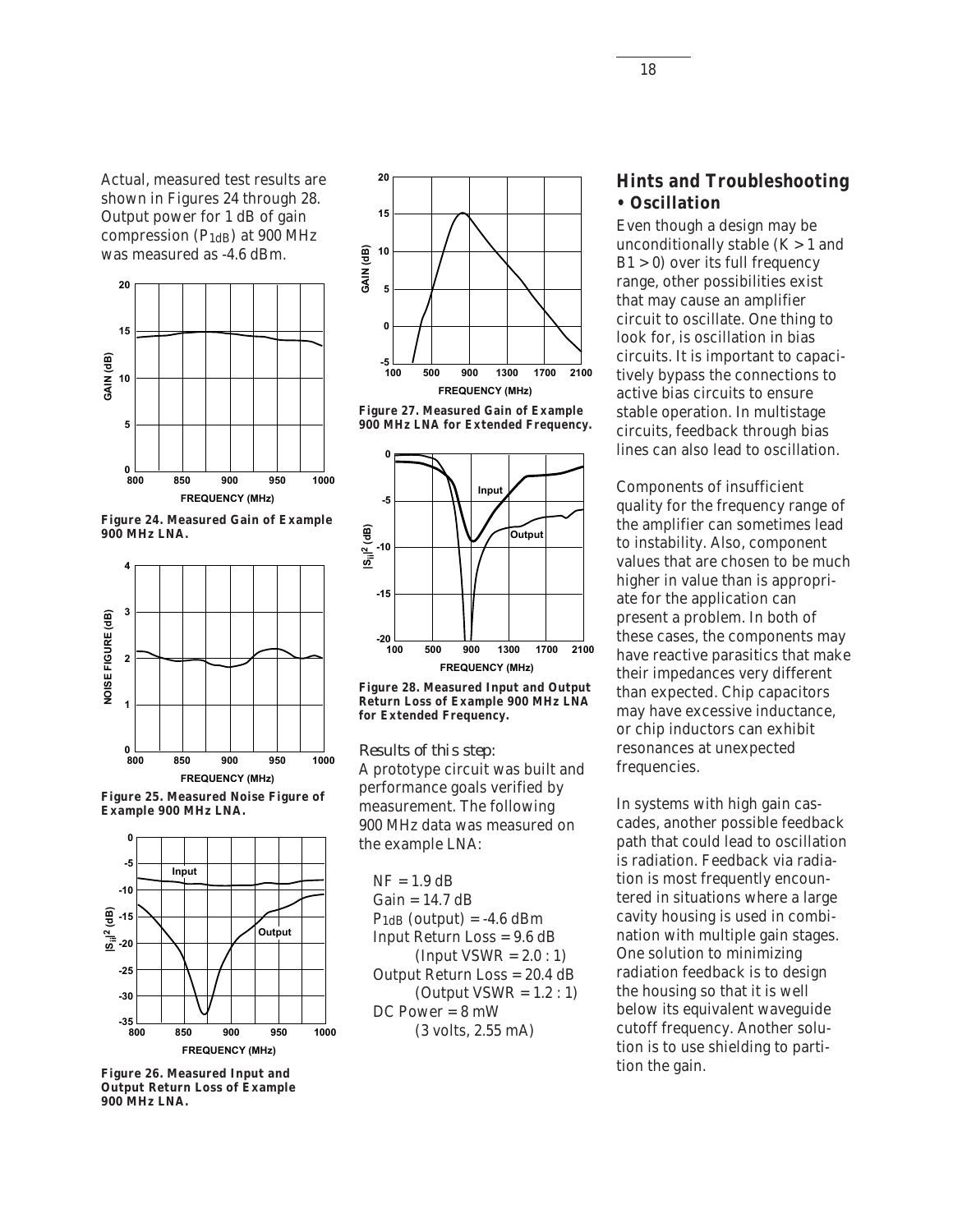## **• A Note on Supply Line Bypassing**

When multiple bypass capacitors are used throughout the power supply lines in a wireless system, consideration should be given to potential resonances. It is important to ensure that the capacitors, when combined with additional parasitic L's and C's on the circuit board, do not form resonant circuits. The addition of a small value resistor in the bias supply line between bypass capacitors will often "de-Q" the bias circuit and eliminate resonance effects.

#### **SMT Assembly**

Reliable assembly of surface mount components is a complex process that involves many material, process, and equipment factors, including: method of heating (e.g., IR or vapor phase reflow, wave soldering, etc.) circuit board material, conductor thickness and pattern, type of solder alloy, and the thermal conductivity and thermal mass of components. Components with a low mass, such as the SOT-363 package, will reach solder reflow temperatures faster than those with a greater mass.

The INA-12063 is has been qualified to the time-temperature profile shown in Figure 29. This profile is representative of an IR reflow type of surface mount assembly process.

After ramping up from room temperature, the circuit board with components attached to it (held in place with solder paste) passes through one or more preheat zones. The preheat zones increase the temperature of the board and components to prevent thermal shock and begin evaporating solvents from the solder paste. The reflow zone briefly elevates the temperature sufficiently to produce a reflow of the solder.

The rates of change of temperature for the ramp-up and cooldown zones are chosen to be low enough to not cause deformation of the board or damage to components due to thermal shock. The maximum temperature in the reflow zone (T<sub>MAX</sub>) should not exceed 235°C.

These parameters are typical for a surface mount assembly process for the INA-12063. As a general guideline, the circuit



**Figure 29. Surface Mount Assembly Profile.**

board and components should be exposed only to the minimum temperatures and times necessary to achieve a uniform reflow of solder.

#### **Statistical Parameters**

Several categories of parameters appear within this data sheet. Parameters may be described with values that are either minimum or maximum, "typical," or standard deviations.

The values for parameters are based on comprehensive product characterization data, in which automated measurements are made on of a minimum of 500 parts taken from 3 non-consecutive process lots of semiconductor wafers. The data derived from product characterization tends to be normally distributed, e.g., fits the standard bell curve.

Parameters considered to be the most important to system performance are bounded by *minimum* or *maximum* values. For the INA-12063, these parameters are: Power Gain ( $|S_{21}|^2$ ), Noise Figure (NF), and Device Current. Each of these guaranteed parameters is 100% tested.

Values for most of the parameters in the table of Electrical Specifications that are described by *typical* data are the mathematical mean  $(\mu)$ , of the normal distribution taken from the characterization data. For parameters where measurements or mathematical averaging may not be practical, such as S-parameters or Noise Parameters and the performance curves, the data represents a nominal part taken from the center of the characterization distribution. Typical values are intended to be used as a basis for electrical design.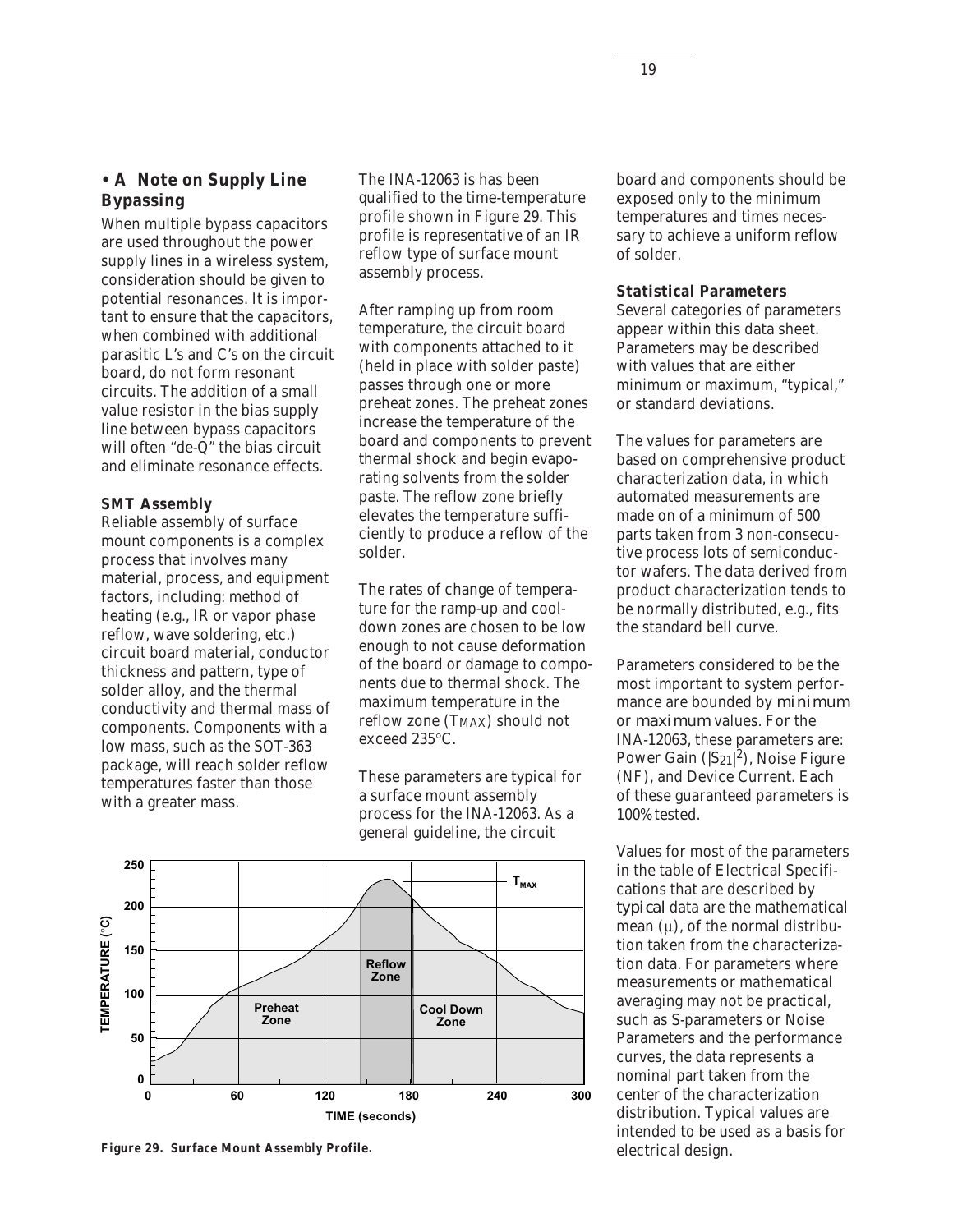To assist designers in optimizing not only the immediate circuit using the INA-12063, but to also optimize and evaluate trade-offs that affect a complete wireless system, the *standard deviation* (σ) is provided for many of the Electrical Specifications parameters (at 25°C) in addition to the mean. The standard deviation is a measure of the variability about the mean. It will be recalled that a normal distribution is completely described by the mean and standard deviation.

Standard statistics tables or calculations provide the probability of a parameter falling between any two values, usually symmetrically located about the mean. Referring to Figure 30 for example, the probability of a parameter being between ±1σ is 68.3%; between ±2σ is 95.4%; and between  $\pm 3\sigma$  is 99.7%.



**Figure 30. Normal Distribution.**

#### **Phase Reference Planes**

The positions of the reference planes used to specify S-parameters and Noise Parameters for the INA-12063 are shown in Figure 31. As seen in the illustration, the reference planes are located at the point where the package leads contact the test circuit.



**Figure 31. Phase Reference Planes.**

#### **Test Circuits**

The test circuit shown in Figure 32 is used for 100% testing of the guaranteed RF and DC parameters that are shown in the Table of Electrical Specifications.



**Figure 32. 900 MHz Test Circuit.**

The test circuits in Figures 32 and 33 were used to generate the characterization data and performance curves for 900 MHz and 250 MHz.



**Figure 33. 250 MHz Test Circuit.**

#### **Electrostatic Sensitivity**

RFICs are electrostatic discharge (ESD) sensitive devices. Although the



INA-12063 is robust in design, permanent damage may occur to these devices if they are subjected to high energy electrostatic discharges. Electrostatic charges as high as several thousand volts (which readily accumulate on the human body and on test equipment) can discharge without detection and may result in degradation in performance, reliability, or failure.

Electronic devices may be subjected to ESD damage in any of the following areas:

- Storage and handling
- Inspection and testing
- Assembly
- In-circuit use

The INA-12063 is a ESD Class 1 device. Therefore, proper ESD precautions are recommended when handling, inspecting, testing, assembling, and using these devices to avoid damage.

The in-use aspect of potential ESD damage is sometimes overlooked. One such example of possible damage is in the use of an ESD sensitive device as the front-end LNA stage in personal communication equipment, such as cellular telephones, PCS, or RF modems.

The input to receiver LNAs are frequently connected to external antennas that are subject to human contact and exposure to other potentially damaging levels of ESD. If this type of condition exists, some type of circuit protection may be needed. One simple method of preventing ESD damage is to add a DC return path (e.g., a shunt inductor) to the input of the receiver. This type of protection may be integrated into other parts of the receiver front end, such as in a T/R switch, filter, or the input matching network to the LNA.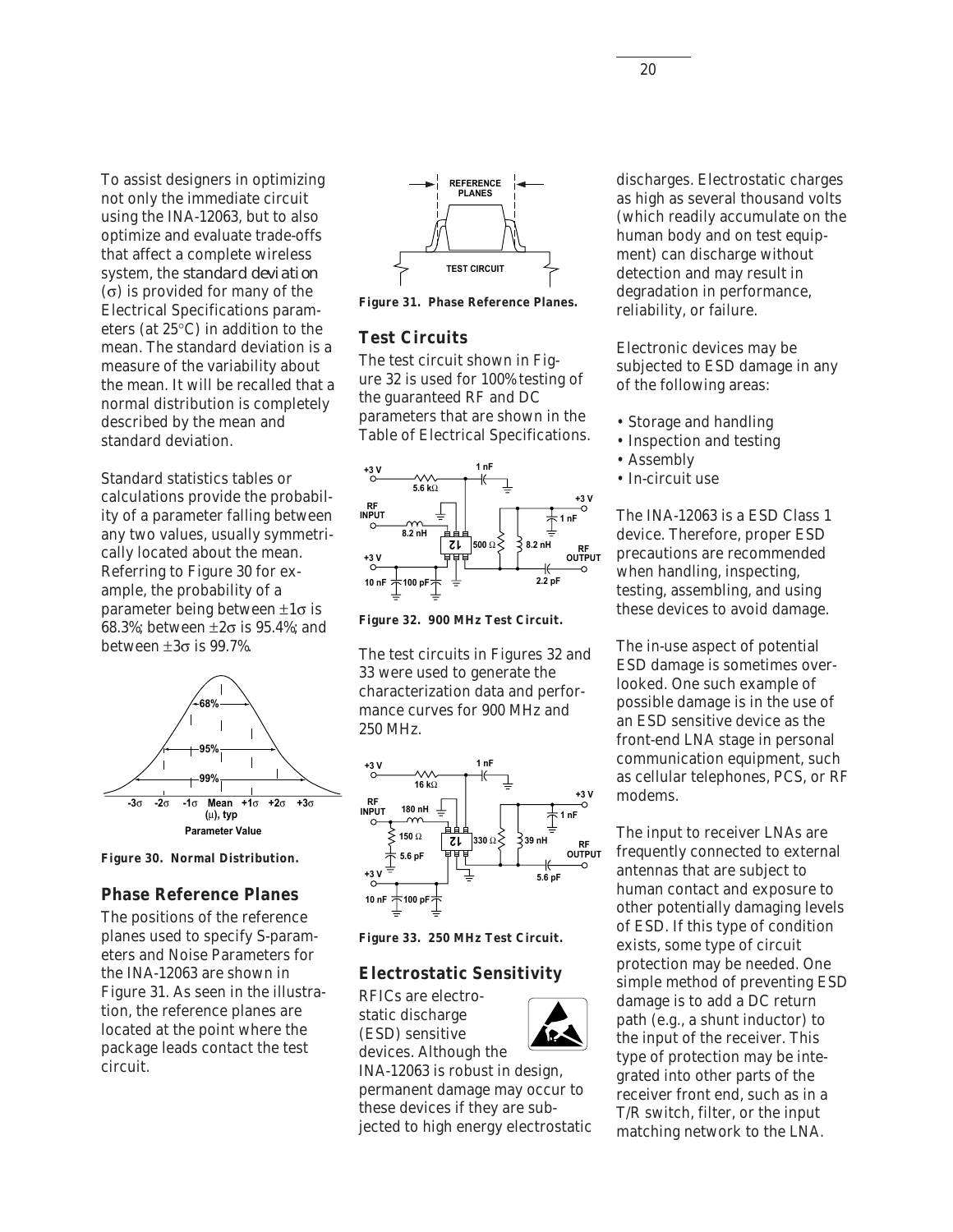#### **Appendix A -** *Touchstone* **Circuit File.**

```
! Agilent CMCD
! Bob Myers 20 Sept 1996
!
! Agilent Touchstone circuit file
! INA-12063 Single Stage LNA
! fc = 900 MHz, Vc = 3.0 V, Ic = 2.5 mA
! Input Matched for NF
DIM
   FREQ GHZ
   RES OH
   CAP PF
   IND NH
   LNG IN
   ANG DEG
VAR
! Input match
  L1# 0 12.6477 20
  A1# 0 0.201808 0.4 ! Length of MLOC
! C1# 0 0.636904 10
! Output match
   L2# 0 9.25249 20
   C2# 0 2.56665 10
CKT
   MSUB ER=4.8 H=0.031 T=0.001 RHO=1 RGH=0
   MLIN 1 2 W=0.056 L=0.300
   CAP 2 3 C=300 ! Input DC block
   MLIN 3 4 W=0.056 L=0.100
   IND 4 5 L^L1 ! L1 in Input match
   MLOC 5 W=0.04 L^A1 ! Z1 in Input match
! CAP 5 0 C<sup>^</sup>C1 ! Alternate shunt C
   MLIN 5 6 W=0.04 L=0.020
   S2P 6 7 8 C:\SPARA\A120633B.S2P
   RES 7 0 R=9100 ! R1 bias resistor
   MLIN 8 9 W=0.020 L=0.035 ! Z2 in RF ground
   VIA 9 0 D1=0.025 D2=0.025 H=0.031 T=0.0015 W=0.04
   MLIN 7 10 W=0.06 L=0.100
   RES 10 12 R=330 ! R2 Stabilizing R
   MLIN 10 11 W=0.056 L=0.065
   IND 11 12 L^L2 ! L2 in Output match
   MLIN 11 15 W=0.056 L=0.050
   CAP 12 13 C=300 ! Bypass C
   MLIN 13 14 W=0.050 L=0.020
  VIA 14 0 D1=0.025 D2=0.025 H=0.031 T=0.001 W=0.04<br>CAP 15 16 C<sup>^</sup>C2 ! C2 in Output match
  CAP 15 16 C<sup>^</sup>C2 ! C2 in Output match
   MLIN 16 17 W=0.056 L=0.300
   DEF2P 1 17 INA12
TERM
  Z0 = 50OUT
   INA12 NF GR3
   INA12 DB[S21] GR1
   INA12 DB[S11] GR2
   INA12 DB[S22] GR2
```
INA12 DB[GMAX] GR1

21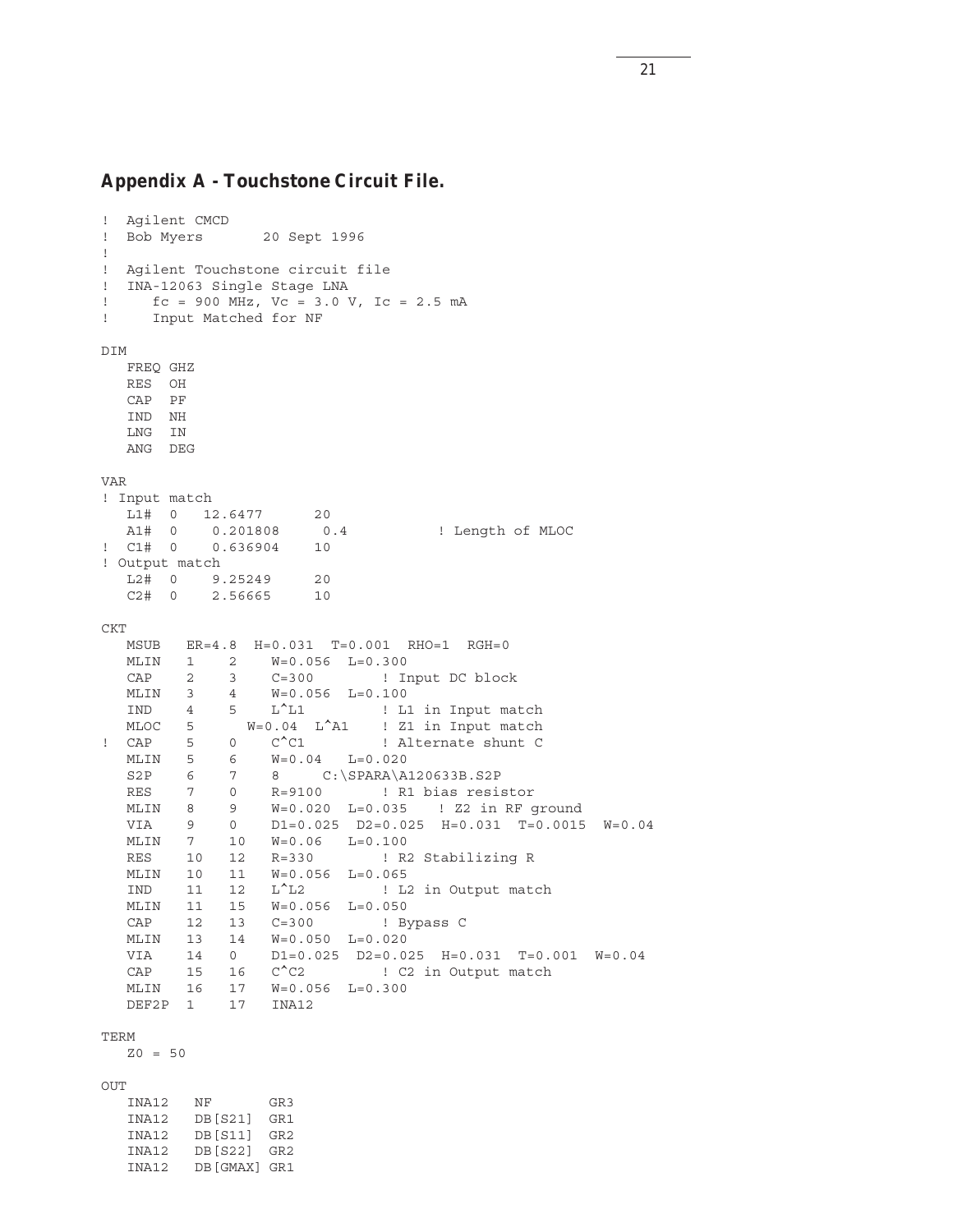|              | INA12<br>INA12 B1 | K                          |              |              | ! Stability factor $(K > 1)$<br>! Stability Measure (B1 > 0) |        |               |  |  |
|--------------|-------------------|----------------------------|--------------|--------------|--------------------------------------------------------------|--------|---------------|--|--|
| FREO         |                   |                            |              |              |                                                              |        |               |  |  |
|              |                   | SWEEP 0.1 3.1 0.02         |              |              |                                                              |        |               |  |  |
| GRID         |                   |                            |              |              |                                                              |        |               |  |  |
|              |                   | FREQ 0.8 1.0 0.05          |              |              |                                                              |        |               |  |  |
| $\mathbf{I}$ |                   | FREQ 0.1 3.1 0.1           |              |              |                                                              |        |               |  |  |
|              | GR1 0             | 20 5                       |              |              |                                                              | ! Gain |               |  |  |
|              |                   | GR2 0 -40 10               |              |              |                                                              |        | ! Return loss |  |  |
|              | GR3               | $\overline{4}$<br>$\Omega$ | $\mathbf{1}$ |              | Τ.                                                           | ΝF     |               |  |  |
| OPT          |                   |                            |              |              |                                                              |        |               |  |  |
|              |                   | FREO  0.85  0.95           |              |              |                                                              |        |               |  |  |
|              |                   | INA12 NF<1.6 5             |              |              |                                                              |        |               |  |  |
|              |                   | $INA12$ DB $[S22] < -20$   |              | $\mathbf{1}$ |                                                              |        |               |  |  |

## **Appendix B –** *Touchstone* **Output File.**

| <b>FREQ</b> | $\rm NF$     | DB[S21]      | DB[511]  | DB[S22]   | DB[GMAX]     | $\bf K$      | B1           |
|-------------|--------------|--------------|----------|-----------|--------------|--------------|--------------|
| <b>GHZ</b>  | <b>INA12</b> | <b>INA12</b> | INA12    | INA12     | <b>INA12</b> | <b>INA12</b> | <b>INA12</b> |
| 0.1         | 11.178       | $-43.253$    | $-0.913$ | 0.000     | 5.717        | 109.193      | 0.000        |
| 0.2         | 9.706        | $-13.998$    | $-1.070$ | $-0.005$  | 22.248       | 1.404        | 0.002        |
| 0.3         | 8.725        | $-4.922$     | $-1.429$ | $-0.027$  | 22.535       | 1.094        | 0.010        |
| 0.4         | 7.627        | 1.602        | $-1.843$ | $-0.111$  | 21.559       | 1.071        | 0.036        |
| 0.5         | 6.366        | 6.760        | $-2.947$ | $-0.418$  | 18.878       | 1.295        | 0.108        |
| 0.6         | 4.929        | 11.048       | $-4.674$ | $-1.404$  | 17.490       | 1.414        | 0.287        |
| 0.7         | 3.388        | 13.713       | $-7.101$ | $-4.424$  | 16.155       | 1.569        | 0.634        |
| 0.8         | 2.048        | 14.210       | $-8.450$ | $-11.782$ | 15.081       | 1.656        | 0.957        |
| 0.9         | 1.588        | 13.289       | $-7.910$ | $-35.279$ | 14.143       | 1.813        | 1.104        |
| $1.0\,$     | 2.490        | 11.823       | $-6.677$ | $-14.634$ | 13.285       | 1.926        | 1.161        |
| 1.1         | 4.284        | 10.309       | $-5.483$ | $-11.002$ | 12.521       | 2.018        | 1.198        |
| 1.2         | 6.292        | 8.776        | $-4.459$ | $-8.998$  | 11.836       | 2.122        | 1.223        |
| 1.3         | 8.193        | 7.440        | $-3.727$ | $-7.952$  | 11.221       | 2.230        | 1.237        |
| 1.4         | 9.918        | 6.113        | $-3.076$ | $-7.141$  | 10.708       | 2.259        | 1.248        |
| 1.5         | 11.469       | 4.870        | $-2.611$ | $-6.578$  | 10.169       | 2.287        | 1.249        |
| $1.6\,$     | 12.868       | 3.720        | $-2.221$ | $-6.221$  | 9.663        | 2.369        | 1.256        |
| 1.7         | 14.146       | 2.647        | $-1.900$ | $-5.875$  | 9.243        | 2.416        | 1.254        |
| 1.8         | 15.317       | 1.637        | $-1.646$ | $-5.602$  | 8.885        | 2.370        | 1.252        |
| $1.9\,$     | 16.402       | 0.728        | $-1.440$ | $-5.414$  | 8.558        | 2.317        | 1.252        |
| 2.0         | 17.415       | $-0.174$     | $-1.265$ | $-5.222$  | 8.233        | 2.288        | 1.247        |
| 2.1         | 18.367       | $-1.007$     | $-1.124$ | $-5.024$  | 7.924        | 2.279        | 1.236        |
| 2.2         | 19.264       | $-1.850$     | $-1.011$ | $-4.905$  | 7.498        | 2.344        | 1.231        |
| 2.3         | 20.112       | $-2.453$     | $-0.912$ | $-4.871$  | 7.307        | 2.285        | 1.237        |
| 2.4         | 20.927       | $-3.275$     | $-0.815$ | $-4.736$  | 7.002        | 2.299        | 1.229        |
| 2.5         | 21.700       | $-3.842$     | $-0.737$ | $-4.665$  | 6.926        | 2.116        | 1.228        |
| 2.6         | 22.446       | $-4.446$     | $-0.672$ | $-4.546$  | 6.747        | 2.039        | 1.217        |
| 2.7         | 23.162       | $-5.015$     | $-0.615$ | $-4.528$  | 6.521        | 1.978        | 1.220        |
| 2.8         | 23.861       | $-5.656$     | $-0.566$ | $-4.345$  | 6.252        | 1.975        | 1.195        |
| 2.9         | 24.530       | $-6.216$     | $-0.523$ | $-4.338$  | 5.870        | 2.103        | 1.198        |
| 3.0         | 25.179       | $-6.619$     | $-0.475$ | $-4.171$  | 6.107        | 1.889        | 1.177        |
| 3.1         | 25.811       | $-7.041$     | $-0.442$ | $-4.077$  | 6.024        | 1.760        | 1.164        |

**Results of computer simulation of optimized 900 MHz LNA.**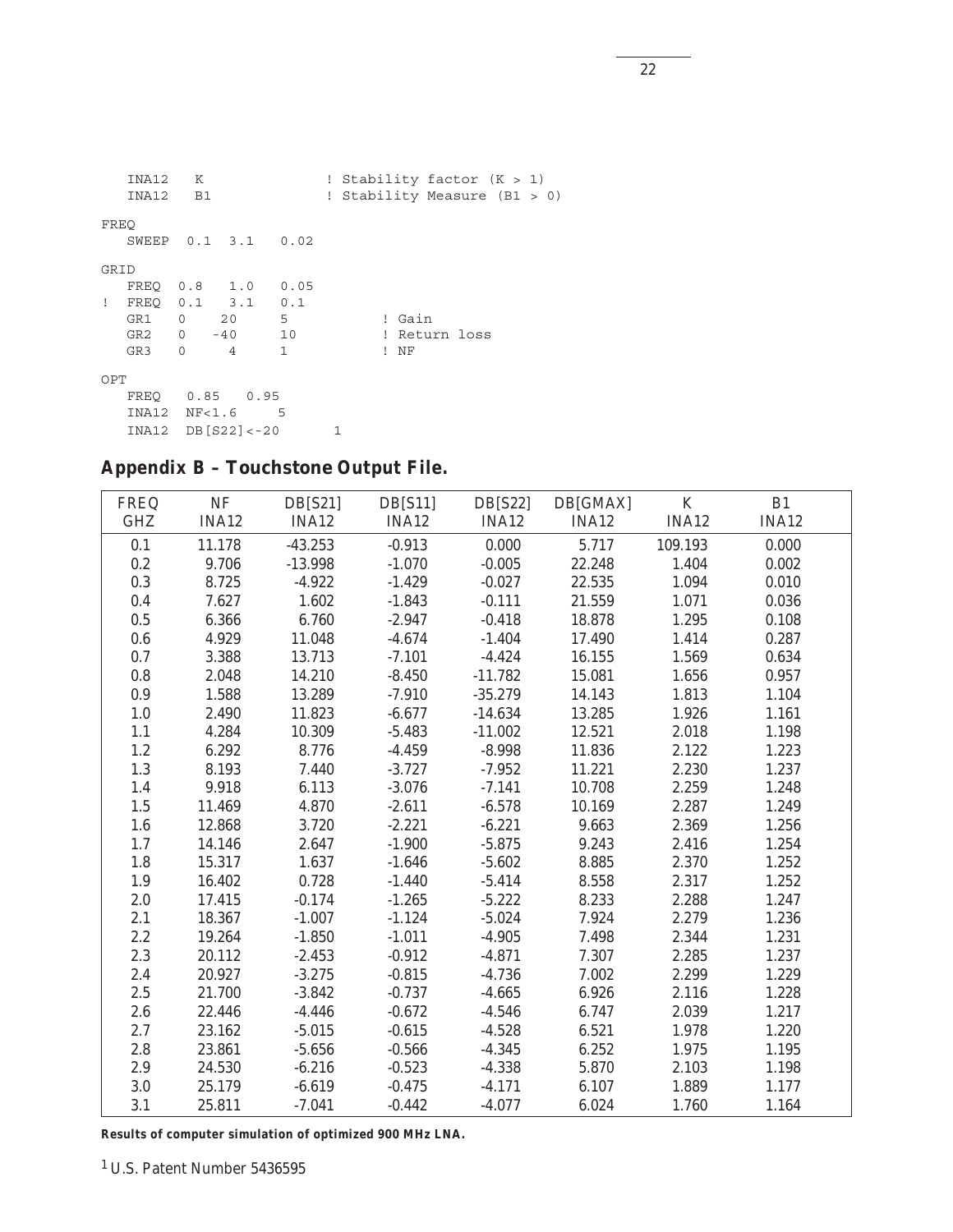| <b>Part Number</b>   | <b>Devices per Container</b> | <b>Container</b>                |
|----------------------|------------------------------|---------------------------------|
| <b>INA-12063-TR1</b> | 3000                         | 7" reel                         |
| <b>INA-12063-BLK</b> | 100                          | tape strip in<br>antistatic bag |

**INA-12063 Part Number Ordering Information**

### **Package Dimensions Outline 63 (SOT-363/SC-70)**



**DIMENSIONS ARE IN MILLIMETERS (INCHES)**